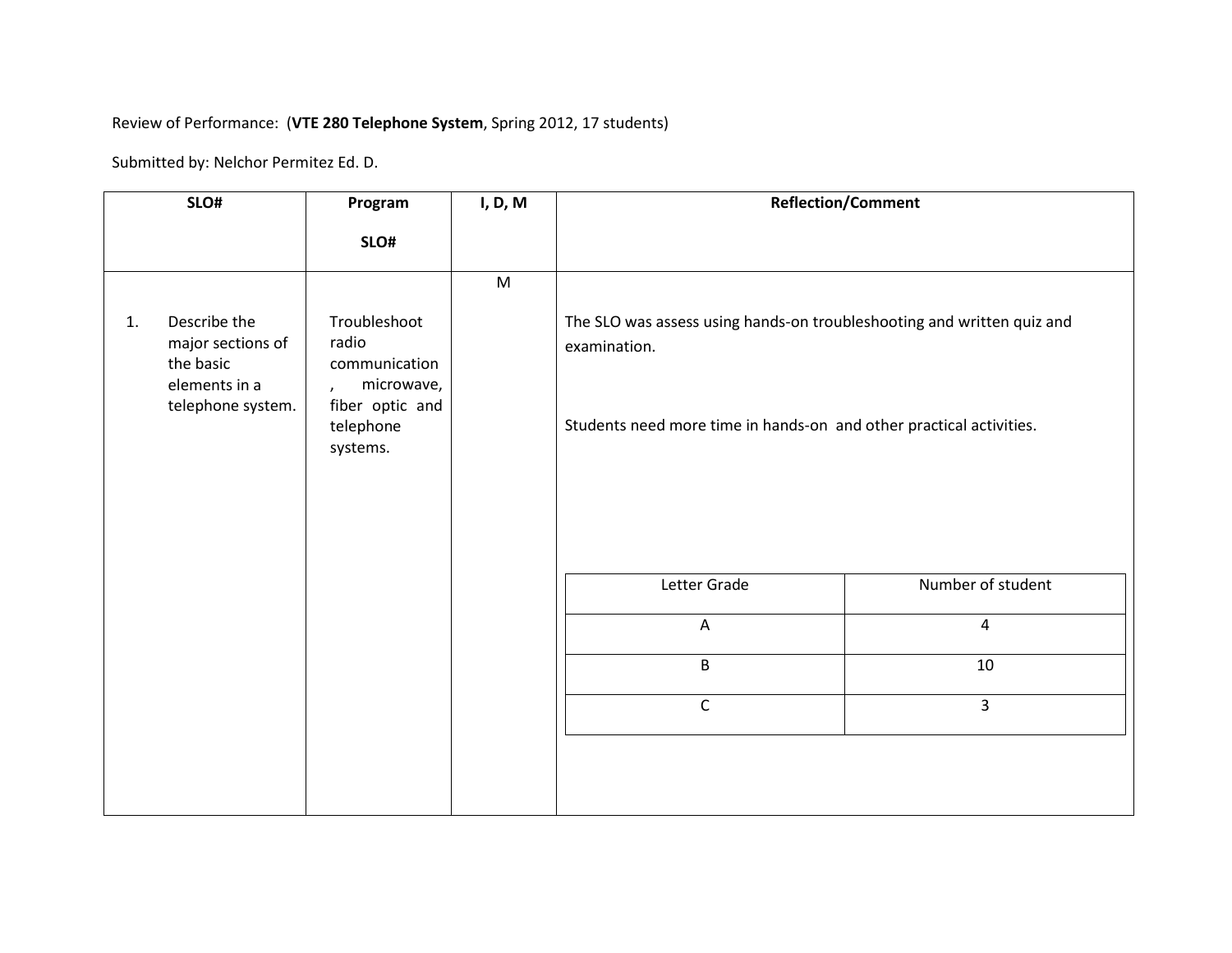| 2. | Describe the<br>telephone system<br>used in the U.S.<br>and the F.S.M.  | Troubleshoot<br>radio<br>communication<br>microwave,<br>$\lambda$<br>fiber optic and<br>telephone<br>systems. | M | The SLO was assess using hands-on troubleshooting and written quiz and<br>examination.<br>Students need more time in hands-on and other practical activities. |                   |
|----|-------------------------------------------------------------------------|---------------------------------------------------------------------------------------------------------------|---|---------------------------------------------------------------------------------------------------------------------------------------------------------------|-------------------|
|    |                                                                         |                                                                                                               |   | Letter Grade                                                                                                                                                  | Number of student |
|    |                                                                         |                                                                                                               |   | Α                                                                                                                                                             | 5                 |
|    |                                                                         |                                                                                                               |   | B                                                                                                                                                             | 9                 |
|    |                                                                         |                                                                                                               |   | $\mathsf{C}$                                                                                                                                                  | $\overline{4}$    |
| 3. | Describe and<br>troubleshoot the<br>operations of the<br>mechanical and | Troubleshoot<br>radio<br>communication<br>microwave,                                                          | M | The SLO was assess using hands-on troubleshooting and written quiz and<br>examination.                                                                        |                   |
|    | electronic<br>telephone sets.                                           | fiber optic and<br>telephone<br>systems.                                                                      |   | Students need more time in hands-on and other practical procedure to reach                                                                                    |                   |
|    |                                                                         |                                                                                                               |   | mastery level performance.                                                                                                                                    |                   |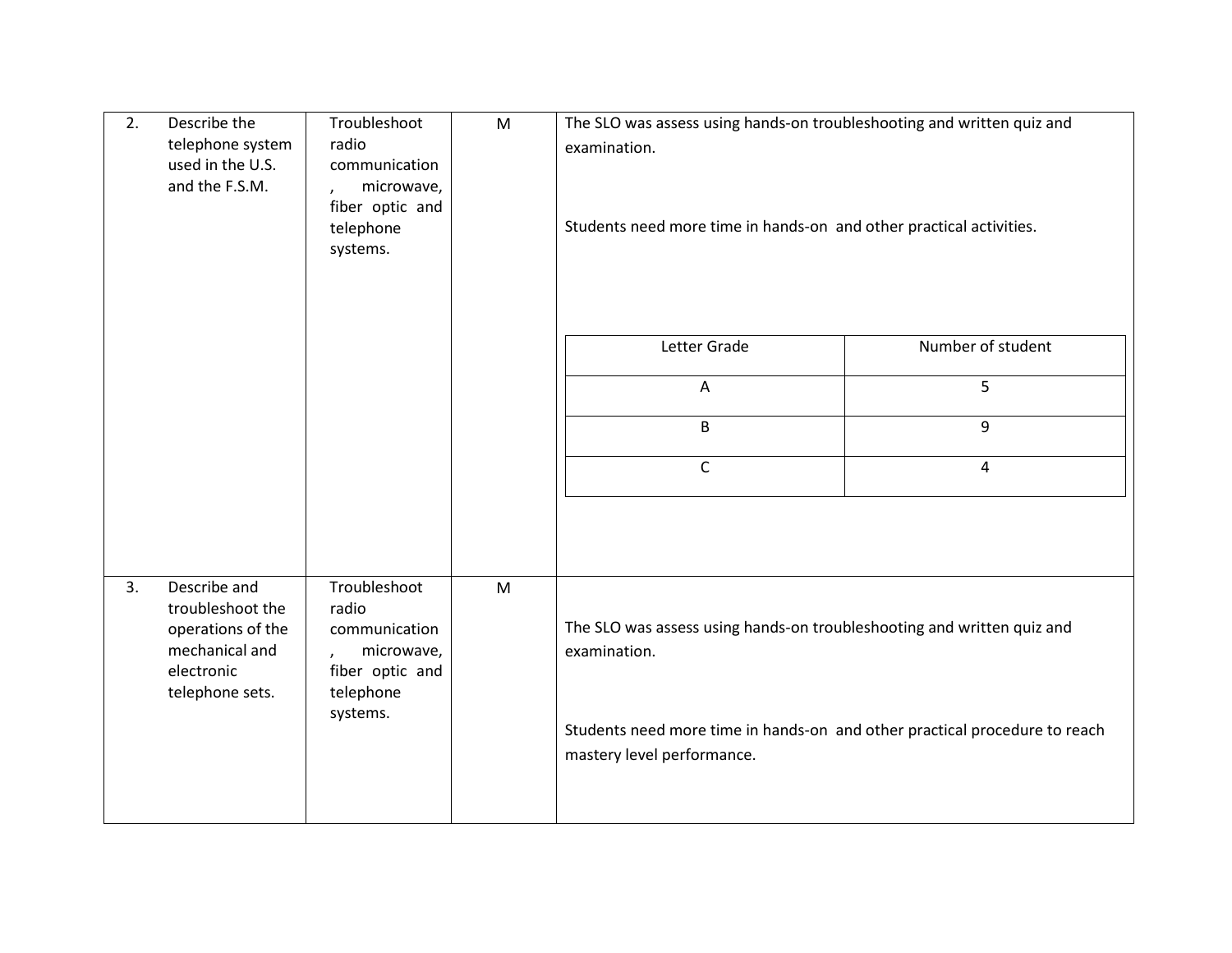|    |                                                                                                                                                                                                        |                                                                                                                    |                                                                                                                                                               | Letter Grade              | Number of student |
|----|--------------------------------------------------------------------------------------------------------------------------------------------------------------------------------------------------------|--------------------------------------------------------------------------------------------------------------------|---------------------------------------------------------------------------------------------------------------------------------------------------------------|---------------------------|-------------------|
|    |                                                                                                                                                                                                        |                                                                                                                    |                                                                                                                                                               | $\boldsymbol{\mathsf{A}}$ | $\overline{4}$    |
|    |                                                                                                                                                                                                        |                                                                                                                    |                                                                                                                                                               | $\sf B$                   | 9                 |
|    |                                                                                                                                                                                                        |                                                                                                                    |                                                                                                                                                               | $\mathsf C$               | $\overline{4}$    |
|    |                                                                                                                                                                                                        |                                                                                                                    |                                                                                                                                                               |                           |                   |
|    |                                                                                                                                                                                                        |                                                                                                                    |                                                                                                                                                               |                           |                   |
| 4. | Describe and<br>demonstrate two<br>methods of signal<br>processing and<br>two types of<br>connection links<br>that are<br>commonly used<br>today's<br>telecommunicatio<br>ns, or telephone<br>systems. | Troubleshoot<br>M<br>radio<br>communication<br>microwave,<br>$\lambda$<br>fiber optic and<br>telephone<br>systems. | The SLO was assess using hands-on troubleshooting and written quiz and<br>examination.<br>Students need more time in hands-on and other practical activities. |                           |                   |
|    |                                                                                                                                                                                                        |                                                                                                                    |                                                                                                                                                               | Letter Grade              | Number of student |
|    |                                                                                                                                                                                                        |                                                                                                                    |                                                                                                                                                               | $\boldsymbol{\mathsf{A}}$ | 5                 |
|    |                                                                                                                                                                                                        |                                                                                                                    |                                                                                                                                                               | $\mathsf B$               | 11                |
|    |                                                                                                                                                                                                        |                                                                                                                    |                                                                                                                                                               | $\mathsf C$               | $\overline{2}$    |
|    |                                                                                                                                                                                                        |                                                                                                                    |                                                                                                                                                               |                           |                   |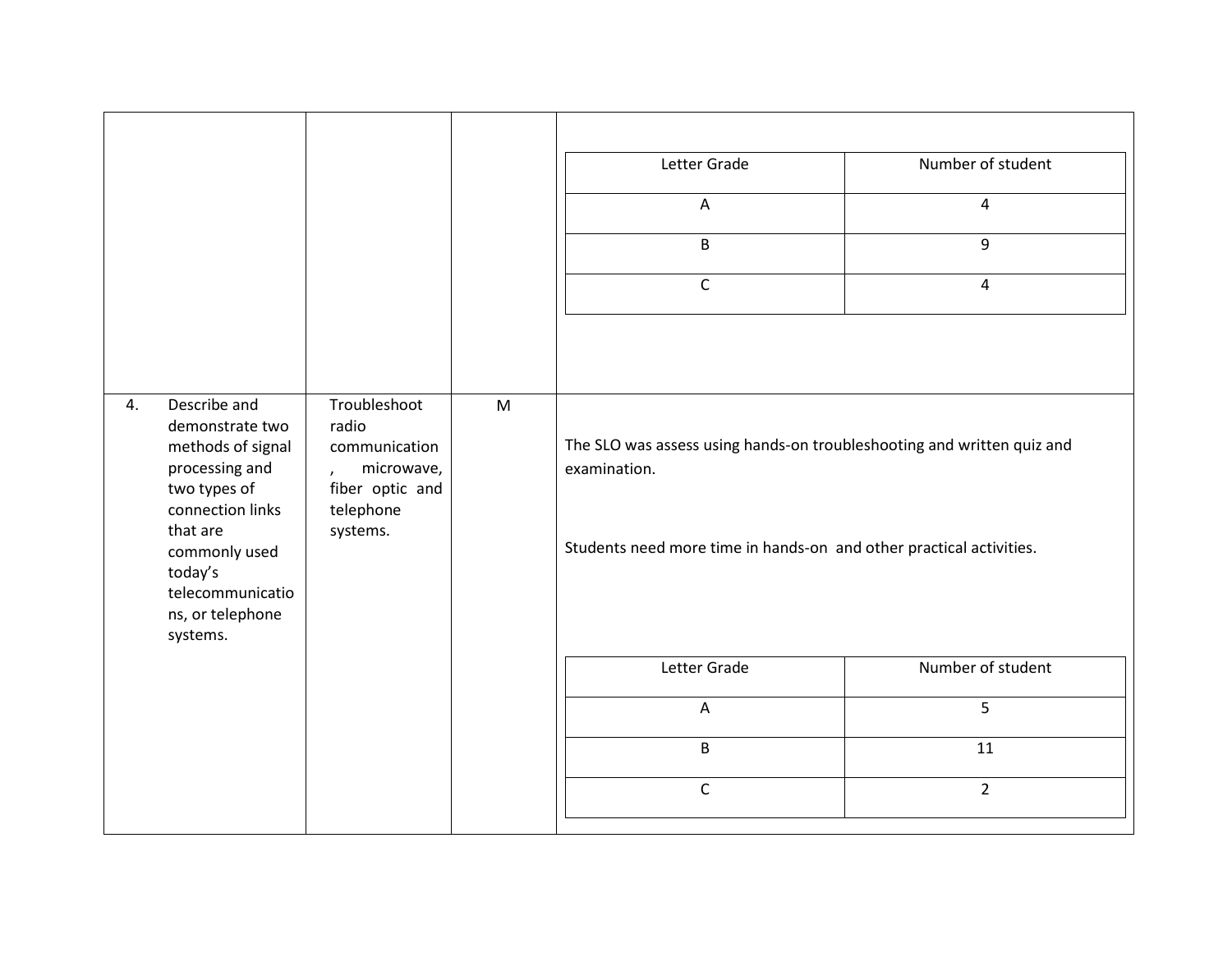| Describe cellular<br>Troubleshoot<br>${\sf M}$<br>5.<br>telephone from a<br>radio<br>theoretical and<br>communication<br>hardware<br>microwave,<br>$\mathbf{r}$<br>fiber optic and<br>perspective.<br>telephone<br>systems. |  | The SLO was assess using hands-on troubleshooting and written quiz and<br>examination.<br>Students need more time in hands-on and other practical activities. |              |                   |
|-----------------------------------------------------------------------------------------------------------------------------------------------------------------------------------------------------------------------------|--|---------------------------------------------------------------------------------------------------------------------------------------------------------------|--------------|-------------------|
|                                                                                                                                                                                                                             |  |                                                                                                                                                               | Letter Grade | Number of student |
|                                                                                                                                                                                                                             |  |                                                                                                                                                               | A            | $\overline{4}$    |
|                                                                                                                                                                                                                             |  |                                                                                                                                                               | $\mathsf B$  | 10                |
|                                                                                                                                                                                                                             |  |                                                                                                                                                               | $\mathsf C$  | $\overline{3}$    |
|                                                                                                                                                                                                                             |  |                                                                                                                                                               |              |                   |

**Additional observations:** Needs more trainer NIDA trainer card for telephone system and need Telecommunication trainer model TCM-200 which cost \$220 and lab manual / workbook \$34.95 to enhance the knowledge and skills of the students to the current trends of telecommunication.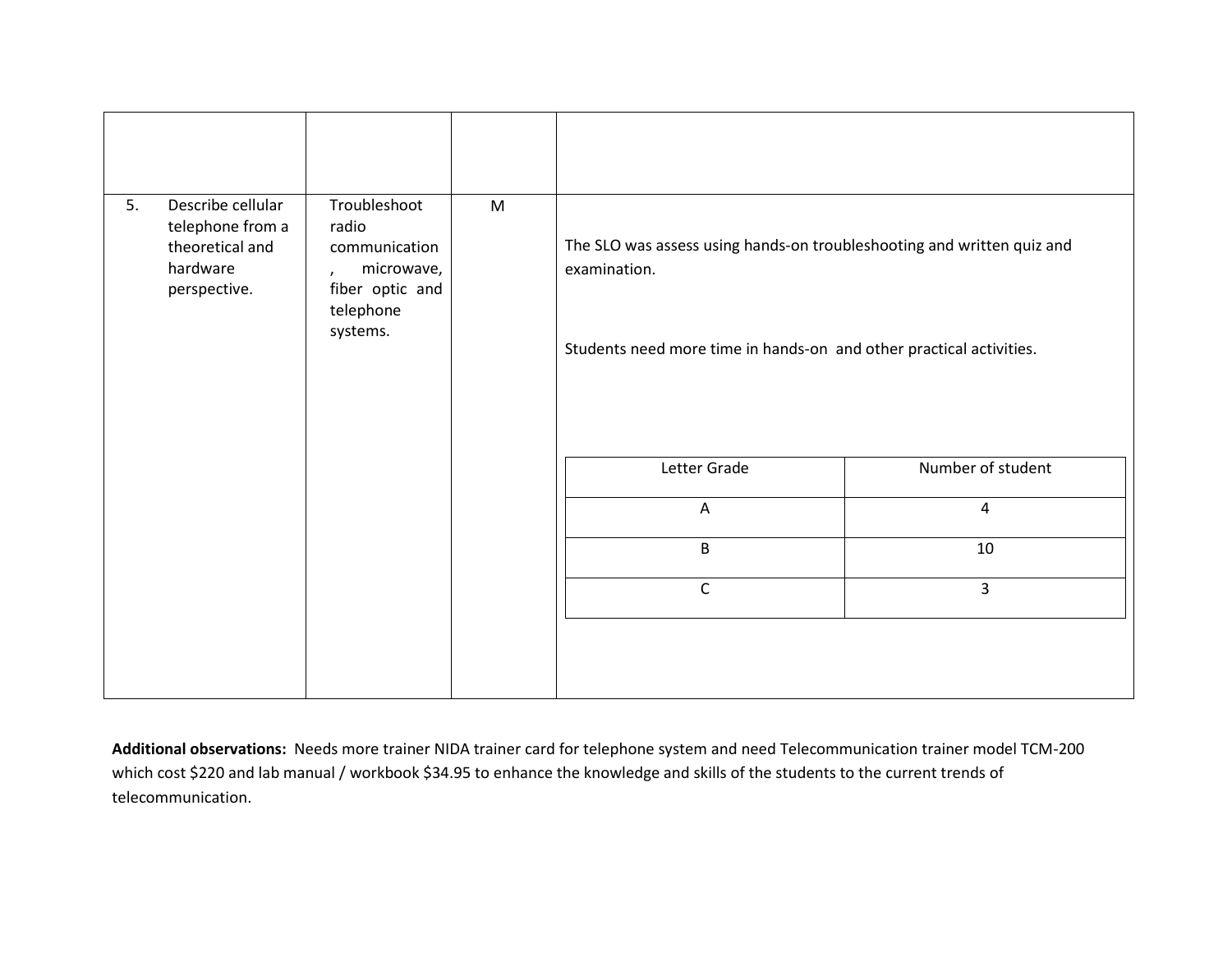**Special comments:** There were 4 students got A, 10 students got B and 3 students got C

**Recommendations:** Modify the course outline and include the TCM-200 telecommunication trainer activities in the student learning outcome.

| $\sim$<br>enatursاد | ----<br>Jdle<br>. |
|---------------------|-------------------|
|                     |                   |

Name typed, position

**Institution Learning Outcomes:**

COM-FSM graduates will demonstrate that they can:

\_\_\_\_\_\_\_\_a. communicate effectively

\_\_\_\_\_b. employ critical thinking *[& problem solving]*

 $\checkmark$ <sub>\_\_\_\_\_\_</sub>c. possess specific knowledge and skills in a major discipline or professional program of study

 $\checkmark$  \_\_\_\_\_d. take responsibility and develop skills for learning

\_\_\_\_\_e. interact responsibly with people, cultures, and their environment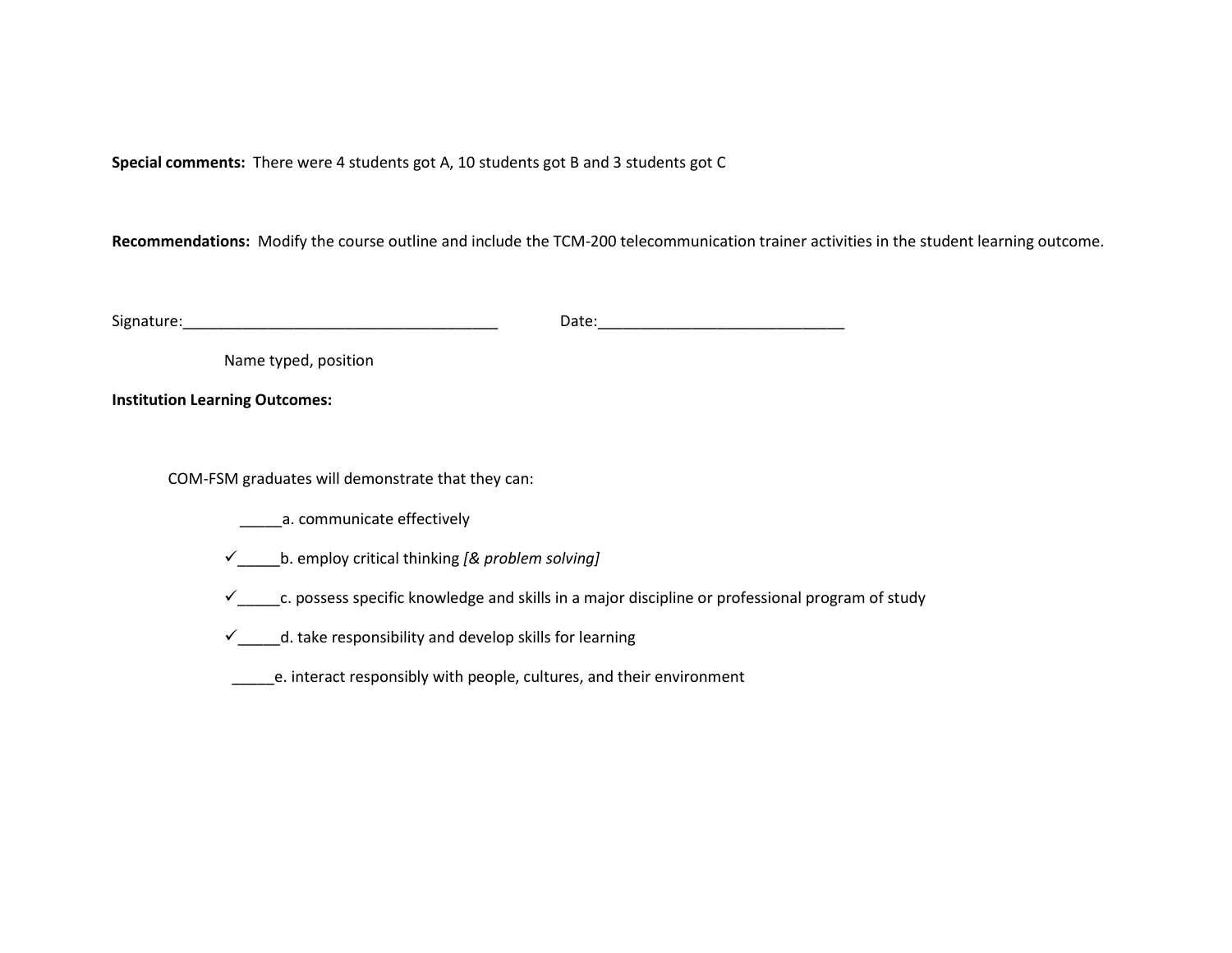# Review of Performance: (**VTE 260 Microwave**, Spring 2012, 18 students)

| SLO#                                                                  | Program                                                                                                                                                                                                                                                                                                           | I, D, M | <b>Reflection/Comment</b> |                   |
|-----------------------------------------------------------------------|-------------------------------------------------------------------------------------------------------------------------------------------------------------------------------------------------------------------------------------------------------------------------------------------------------------------|---------|---------------------------|-------------------|
|                                                                       | SLO#                                                                                                                                                                                                                                                                                                              |         |                           |                   |
|                                                                       |                                                                                                                                                                                                                                                                                                                   | D       |                           |                   |
| 1. Describe the basic<br>concept of microwaves.<br>microwave devices. | Troubleshoot<br>The SLO was assess using hands-on troubleshooting and written quiz and<br>radio<br>examination.<br>communicati<br>on,<br>microwave,<br>Students need more time in hands-on and other practical procedure to reach<br>fiber<br>optic<br>and<br>mastery level performance.<br>telephone<br>systems. |         |                           |                   |
|                                                                       |                                                                                                                                                                                                                                                                                                                   |         | Letter Grade              | Number of student |
|                                                                       |                                                                                                                                                                                                                                                                                                                   |         | A                         | $\overline{3}$    |
|                                                                       |                                                                                                                                                                                                                                                                                                                   |         | B                         | $\overline{4}$    |
|                                                                       |                                                                                                                                                                                                                                                                                                                   |         | $\mathsf C$               | 12                |
|                                                                       |                                                                                                                                                                                                                                                                                                                   |         |                           |                   |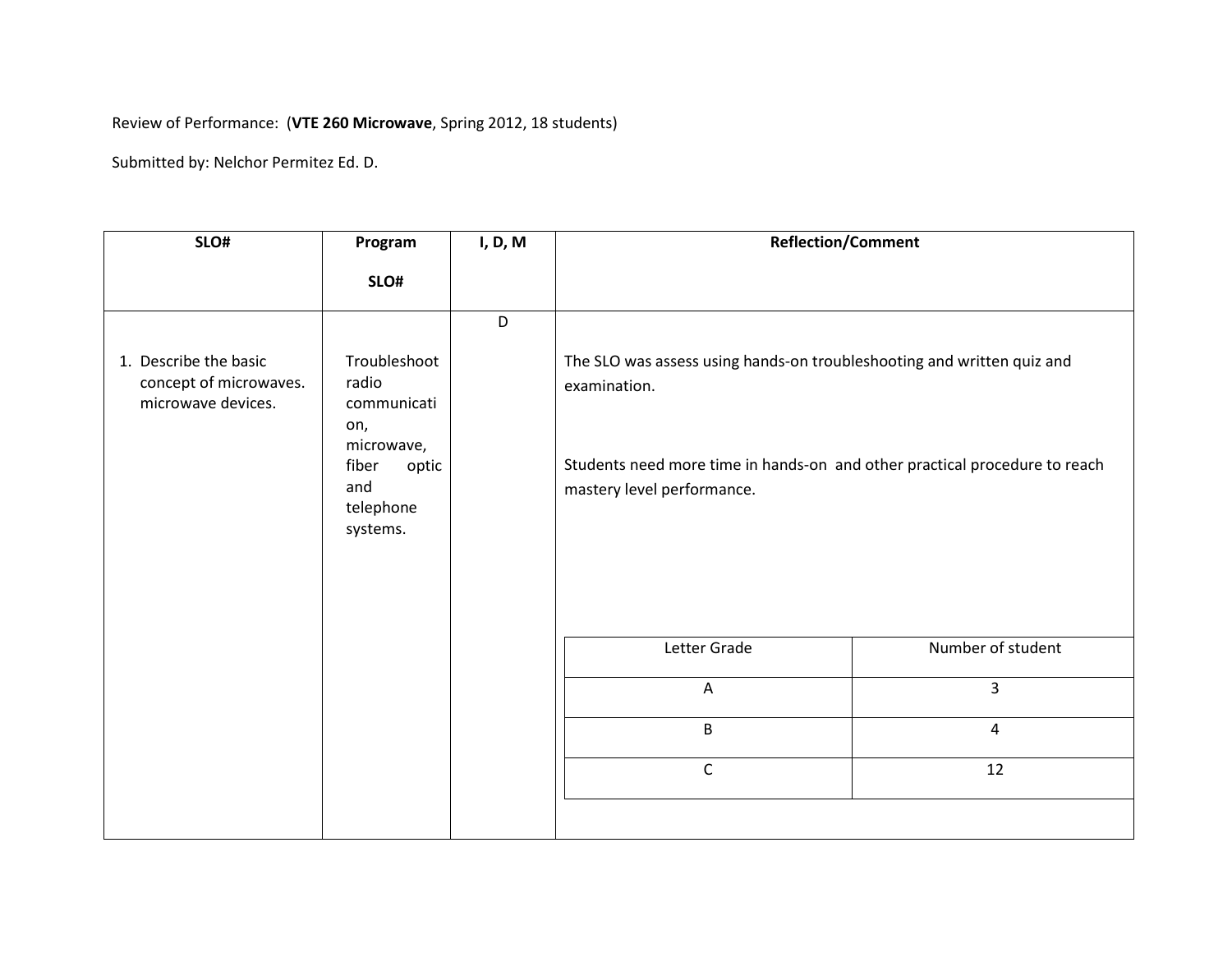| 2. Explain the basic<br>principles<br>of microwave systems. | Troubleshoot<br>radio<br>communicati<br>on,<br>microwave,<br>fiber<br>optic<br>and<br>telephone<br>systems. | D | The SLO was assess using hands-on troubleshooting and written quiz and<br>examination.<br>Students need more time in hands-on and other practical procedure to reach<br>mastery level performance. |                   |
|-------------------------------------------------------------|-------------------------------------------------------------------------------------------------------------|---|----------------------------------------------------------------------------------------------------------------------------------------------------------------------------------------------------|-------------------|
|                                                             |                                                                                                             |   | Letter Grade                                                                                                                                                                                       | Number of student |
|                                                             |                                                                                                             |   | A                                                                                                                                                                                                  | $\overline{2}$    |
|                                                             |                                                                                                             |   | B                                                                                                                                                                                                  | 6                 |
|                                                             |                                                                                                             |   | $\mathsf C$                                                                                                                                                                                        | 10                |
|                                                             |                                                                                                             |   |                                                                                                                                                                                                    |                   |
| 3. Describe the operation<br>microwave transmitters.        | Troubleshoot<br>radio<br>communicati<br>on,<br>microwave,<br>fiber<br>optic                                 | D | The SLO was assess using hands-on troubleshooting and written quiz and<br>examination.                                                                                                             |                   |
|                                                             | and<br>telephone<br>systems.                                                                                |   | Students need more time in hands-on and other practical procedure to reach<br>mastery level performance.                                                                                           |                   |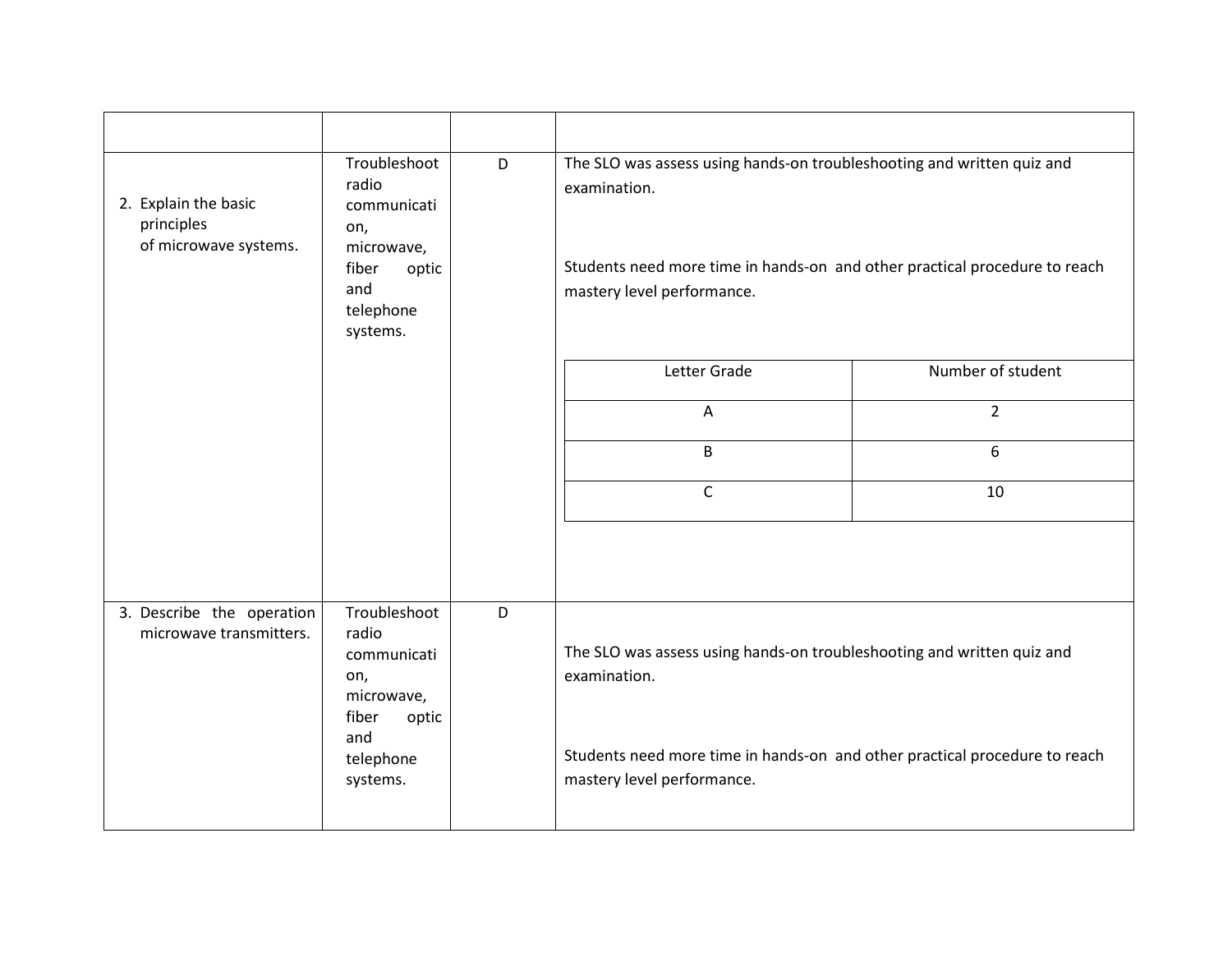|                                                   |                                                                                                             |   | Letter Grade<br>$\overline{A}$<br>B<br>$\mathsf C$                                                                                                                                                                 | Number of student<br>$\overline{2}$<br>5<br>11 |
|---------------------------------------------------|-------------------------------------------------------------------------------------------------------------|---|--------------------------------------------------------------------------------------------------------------------------------------------------------------------------------------------------------------------|------------------------------------------------|
| 4. Describe the operation<br>microwave receivers. | Troubleshoot<br>radio<br>communicati<br>on,<br>microwave,<br>fiber<br>optic<br>and<br>telephone<br>systems. | D | The SLO was assess using hands-on troubleshooting and written quiz and<br>examination.<br>Students need more time in hands-on and other practical procedure to reach<br>mastery level performance.<br>Letter Grade | Number of student                              |
|                                                   |                                                                                                             |   | $\overline{A}$                                                                                                                                                                                                     | $\overline{2}$                                 |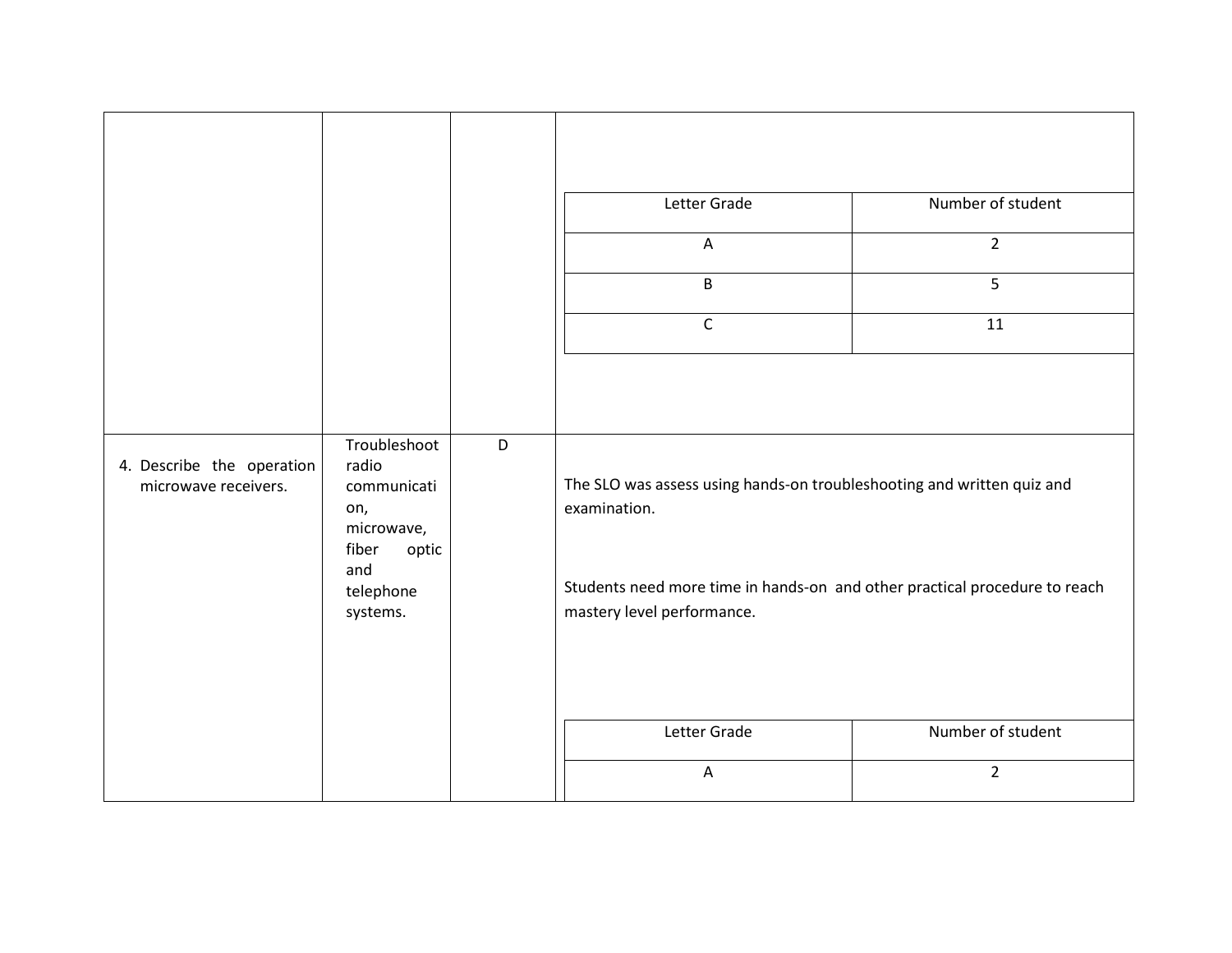|                                                                 |                                                                                                                  | B                                                                                                                                                                                                  | 6                 |
|-----------------------------------------------------------------|------------------------------------------------------------------------------------------------------------------|----------------------------------------------------------------------------------------------------------------------------------------------------------------------------------------------------|-------------------|
|                                                                 |                                                                                                                  | $\mathsf{C}$                                                                                                                                                                                       | 10                |
|                                                                 |                                                                                                                  |                                                                                                                                                                                                    |                   |
| 5. Compare waveguides<br>with other methods<br>energy transfer. | Troubleshoot<br>D<br>radio<br>communicati<br>on,<br>microwave,<br>fiber<br>optic<br>and<br>telephone<br>systems. | The SLO was assess using hands-on troubleshooting and written quiz and<br>examination.<br>Students need more time in hands-on and other practical procedure to reach<br>mastery level performance. |                   |
|                                                                 |                                                                                                                  | Letter Grade                                                                                                                                                                                       | Number of student |
|                                                                 |                                                                                                                  | $\boldsymbol{\mathsf{A}}$                                                                                                                                                                          | $\overline{2}$    |
|                                                                 |                                                                                                                  | $\mathsf B$                                                                                                                                                                                        | $\overline{4}$    |
|                                                                 |                                                                                                                  | $\mathsf C$                                                                                                                                                                                        | 12                |
|                                                                 |                                                                                                                  |                                                                                                                                                                                                    |                   |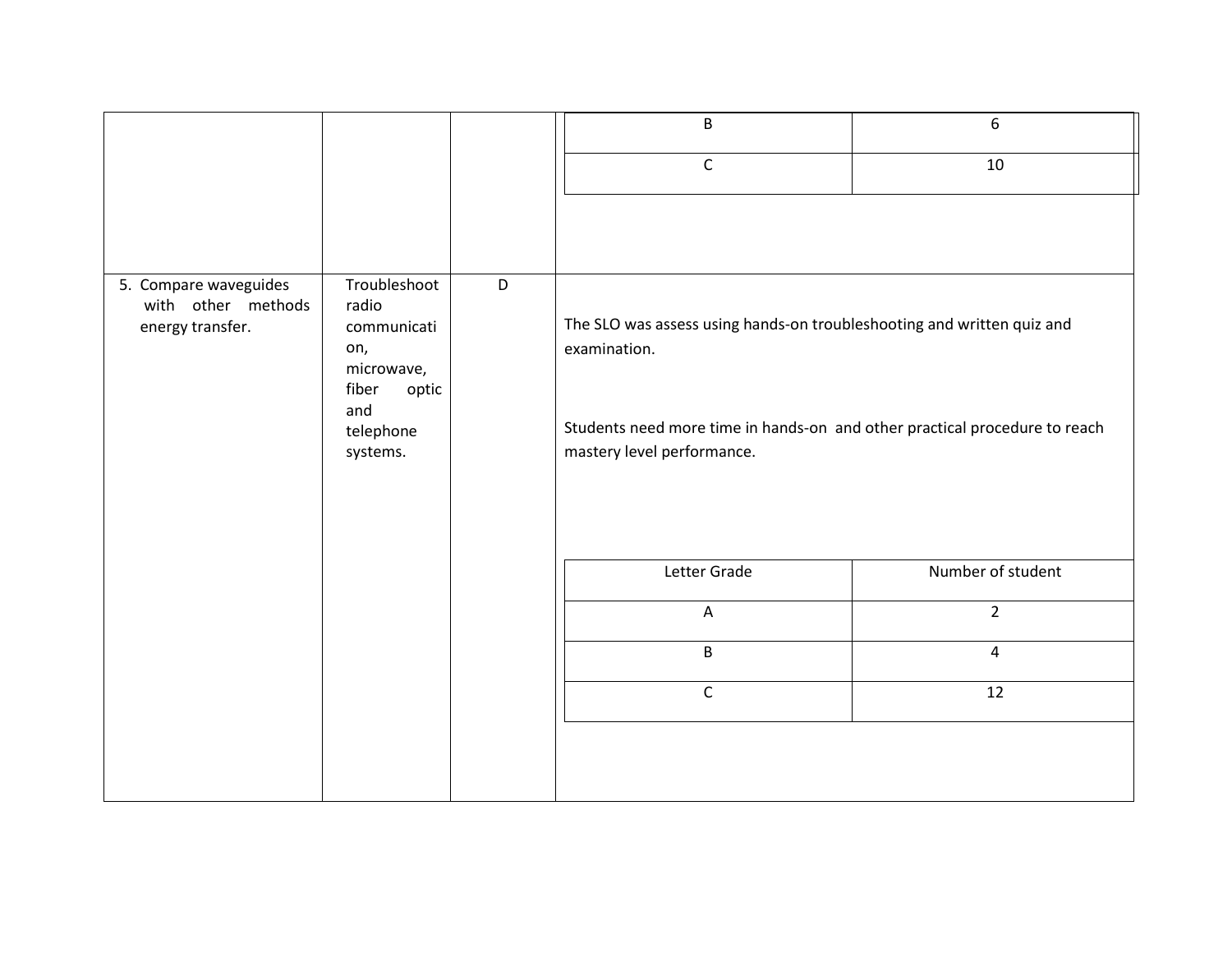| 6. Describe the theory<br>and operation of<br>horn antennas,<br>microwave reflectors<br>and lenses. | Troubleshoot<br>radio<br>communicati<br>on,<br>microwave,<br>fiber<br>optic<br>and<br>telephone<br>systems. | D | The SLO was assess using hands-on troubleshooting and written quiz and<br>examination.<br>Students need more time in hands-on and other practical procedure to reach<br>mastery level performance. |                   |
|-----------------------------------------------------------------------------------------------------|-------------------------------------------------------------------------------------------------------------|---|----------------------------------------------------------------------------------------------------------------------------------------------------------------------------------------------------|-------------------|
|                                                                                                     |                                                                                                             |   | Letter Grade                                                                                                                                                                                       | Number of student |
|                                                                                                     |                                                                                                             |   | A                                                                                                                                                                                                  | 3                 |
|                                                                                                     |                                                                                                             |   | B                                                                                                                                                                                                  | $\overline{4}$    |
|                                                                                                     |                                                                                                             |   | $\mathsf C$                                                                                                                                                                                        | 11                |
|                                                                                                     |                                                                                                             |   |                                                                                                                                                                                                    |                   |
| 7. Describe cavity<br>Resonators<br>and tube<br>microwave devices.                                  | Troubleshoot<br>radio<br>communicati<br>on,<br>microwave,<br>fiber<br>optic                                 | D | The SLO was assess using hands-on troubleshooting and written quiz and<br>examination.                                                                                                             |                   |
|                                                                                                     | and<br>telephone<br>systems.                                                                                |   | Students need more time in hands-on and other practical procedure to reach                                                                                                                         |                   |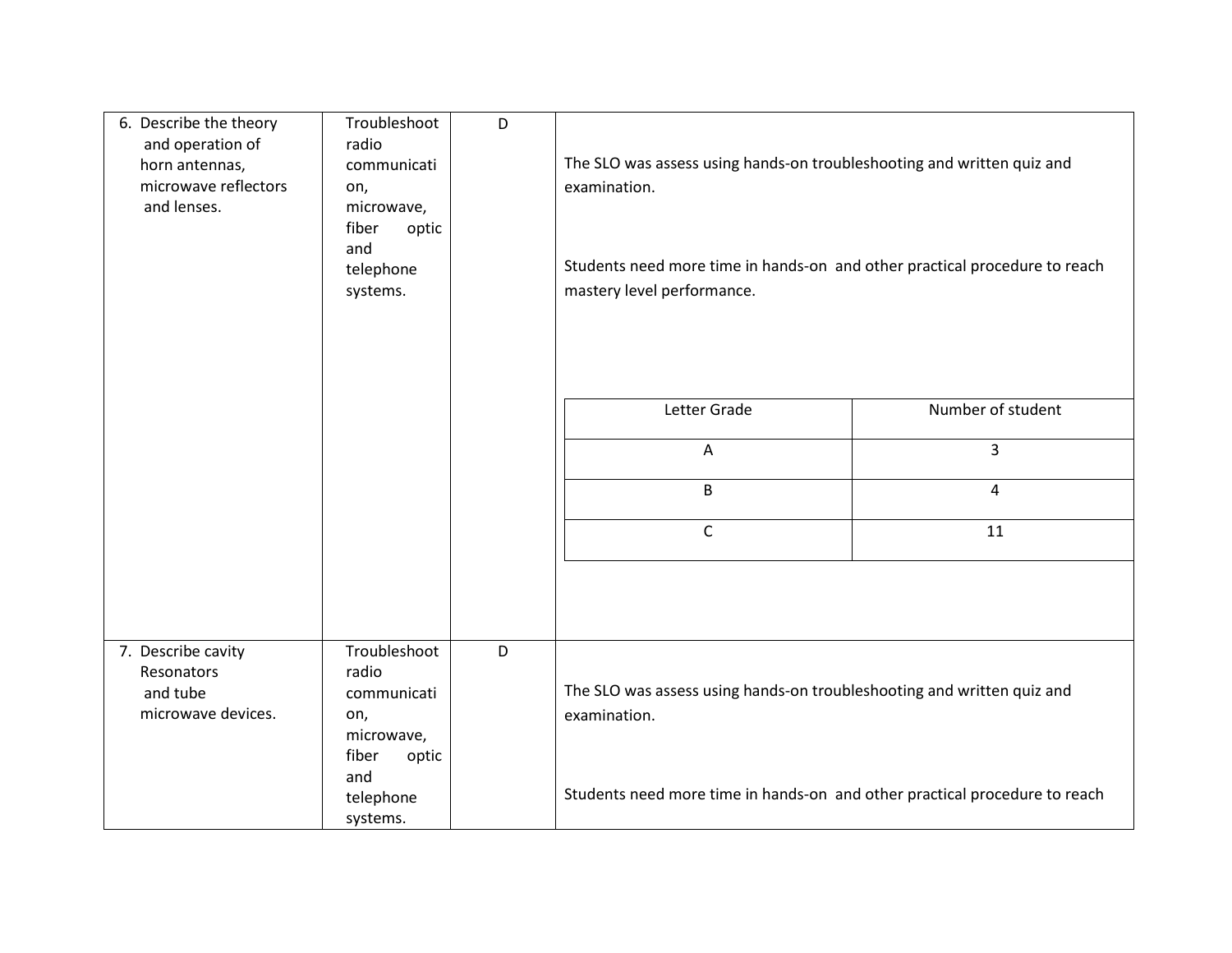|                                                                                                               |                  |   | mastery level performance.                                                                               |                   |
|---------------------------------------------------------------------------------------------------------------|------------------|---|----------------------------------------------------------------------------------------------------------|-------------------|
|                                                                                                               |                  |   |                                                                                                          |                   |
|                                                                                                               |                  |   |                                                                                                          |                   |
|                                                                                                               |                  |   | Letter Grade                                                                                             | Number of student |
|                                                                                                               |                  |   | $\boldsymbol{\mathsf{A}}$                                                                                | $\overline{2}$    |
|                                                                                                               |                  |   | B                                                                                                        | 3                 |
|                                                                                                               |                  |   | $\mathsf C$                                                                                              | 13                |
|                                                                                                               |                  |   |                                                                                                          |                   |
| 8. Describe the<br>theory<br>semiconductor<br>radio<br>communicati<br>microwave devices.<br>on,<br>microwave, | Troubleshoot     | D | The SLO was assess using hands-on troubleshooting and written quiz and<br>examination.                   |                   |
|                                                                                                               | fiber<br>optic   |   | Students need more time in hands-on and other practical procedure to reach<br>mastery level performance. |                   |
|                                                                                                               | and<br>telephone |   | Letter Grade                                                                                             | Number of student |
|                                                                                                               | systems.         |   | $\overline{A}$                                                                                           | $\overline{2}$    |
|                                                                                                               |                  |   | B                                                                                                        | 6                 |
|                                                                                                               |                  |   | $\mathsf C$                                                                                              | 10                |
|                                                                                                               |                  |   |                                                                                                          |                   |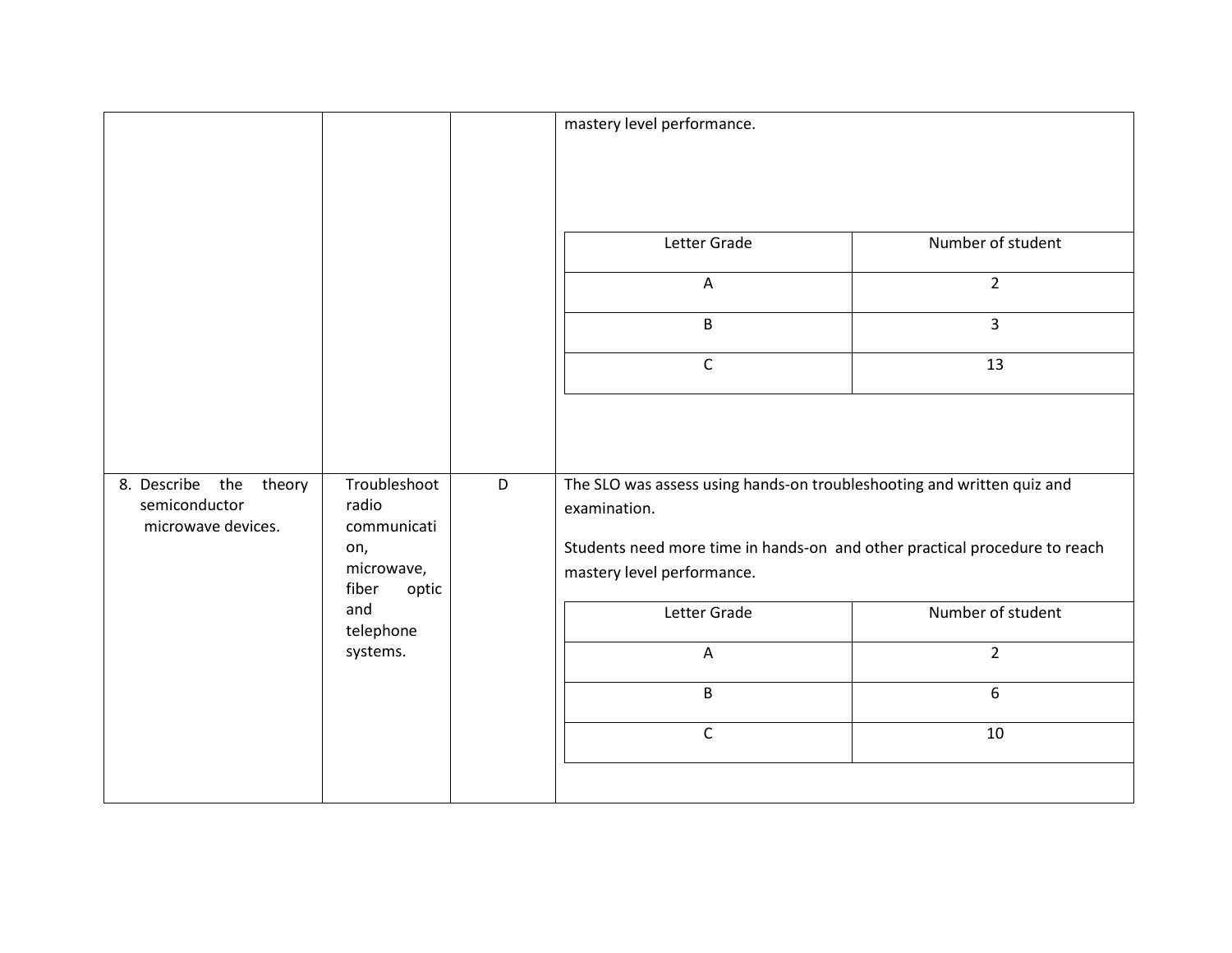**Additional observations:** Needs more test equipment such as NIDA microwave trainer 2 more set to accommodate the growing number student currently the program have 2 sets of trainer. Need also to buy additional microwave cards for troubleshooting and backup.

**Special comments:** There were 2 students got A, 5 students got B and 11 students got C

**Recommendations:** Modify the course outline and include video and data transmission via microwave.

| $\sim$<br>שו כ |  |
|----------------|--|
| .              |  |

Name typed, position

**Institution Learning Outcomes:**

COM-FSM graduates will demonstrate that they can:

\_\_\_\_\_a. communicate effectively

- \_\_\_\_\_b. employ critical thinking *[& problem solving]*
- $\checkmark$  c. possess specific knowledge and skills in a major discipline or professional program of study
- $\checkmark$  \_\_\_d. take responsibility and develop skills for learning
	- \_\_\_\_\_e. interact responsibly with people, cultures, and their environment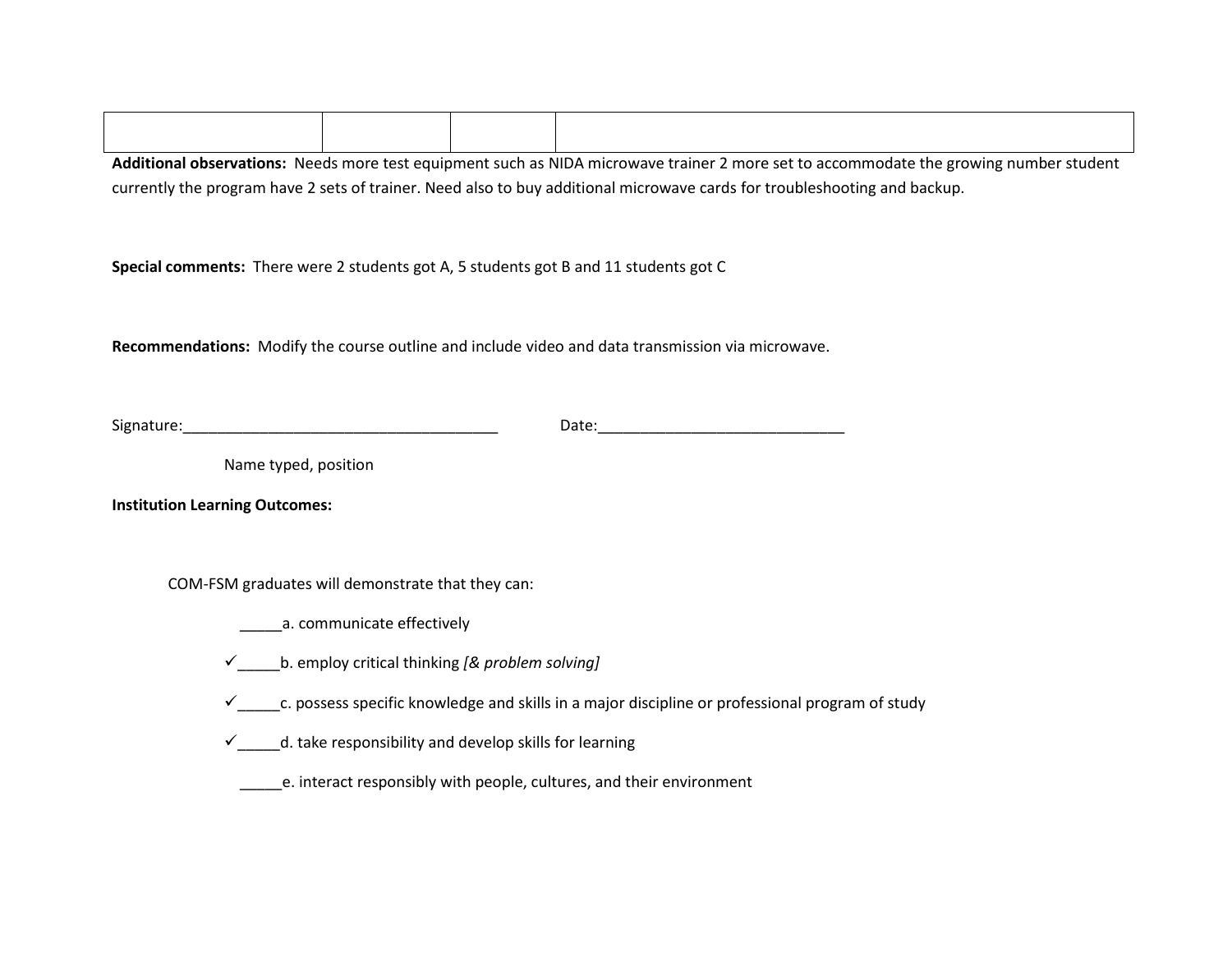## Review of Performance: (**VTE 281 Cellular phone Servicing**, Spring 2012, 16 students)

| SLO#                                                                        | Program                                                                                                     | I, D, M | <b>Reflection/Comment</b>                                                                                                                                                                          |                   |
|-----------------------------------------------------------------------------|-------------------------------------------------------------------------------------------------------------|---------|----------------------------------------------------------------------------------------------------------------------------------------------------------------------------------------------------|-------------------|
|                                                                             | SLO#                                                                                                        |         |                                                                                                                                                                                                    |                   |
|                                                                             |                                                                                                             | D       |                                                                                                                                                                                                    |                   |
| Describe the<br>1.<br>fundamentals and<br>operation of a cellular<br>phone. | Troubleshoot<br>radio<br>communicati<br>on,<br>microwave,<br>fiber<br>optic<br>and<br>telephone<br>systems. |         | The SLO was assess using hands-on troubleshooting and written quiz and<br>examination.<br>Students need more time in hands-on and other practical procedure to reach<br>mastery level performance. |                   |
|                                                                             |                                                                                                             |         | Letter Grade                                                                                                                                                                                       | Number of student |
|                                                                             |                                                                                                             |         | $\boldsymbol{\mathsf{A}}$                                                                                                                                                                          | $\sqrt{4}$        |
|                                                                             |                                                                                                             |         | B                                                                                                                                                                                                  | $\overline{7}$    |
|                                                                             |                                                                                                             |         | $\mathsf C$                                                                                                                                                                                        | 5                 |
|                                                                             |                                                                                                             |         |                                                                                                                                                                                                    |                   |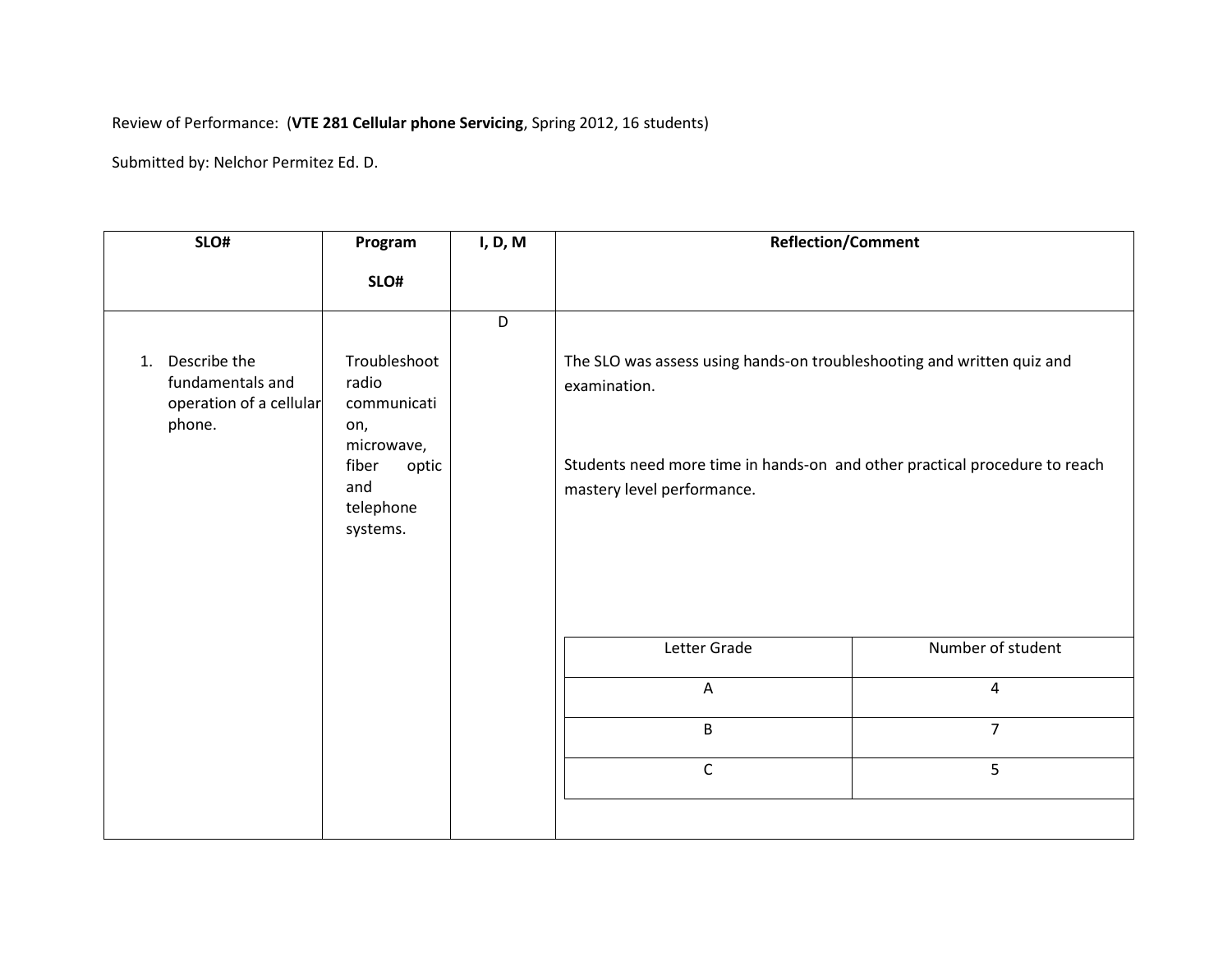| 2. Describe and inspect<br>the common parts of<br>cellular phone.           | Troubleshoot<br>radio<br>communicati<br>on,<br>microwave,<br>fiber<br>optic<br>and<br>telephone<br>systems. | D | The SLO was assess using hands-on troubleshooting and written quiz and<br>examination.<br>Students need more time in hands-on and other practical procedure to reach<br>mastery level performance. |                   |
|-----------------------------------------------------------------------------|-------------------------------------------------------------------------------------------------------------|---|----------------------------------------------------------------------------------------------------------------------------------------------------------------------------------------------------|-------------------|
|                                                                             |                                                                                                             |   | Letter Grade                                                                                                                                                                                       | Number of student |
|                                                                             |                                                                                                             |   | $\mathsf{A}$                                                                                                                                                                                       | 4                 |
|                                                                             |                                                                                                             |   | B                                                                                                                                                                                                  | 8                 |
|                                                                             |                                                                                                             |   | $\mathsf{C}$                                                                                                                                                                                       | 4                 |
|                                                                             |                                                                                                             |   |                                                                                                                                                                                                    |                   |
| Identify and test<br>3.<br>cellular phone<br>accessories and<br>peripherals | Troubleshoot<br>radio<br>communicati<br>on,<br>microwave,                                                   | D | The SLO was assess using hands-on troubleshooting and written quiz and<br>examination.                                                                                                             |                   |
|                                                                             | fiber<br>optic<br>and<br>telephone<br>systems.                                                              |   | Students need more time in hands-on and other practical procedure to reach<br>mastery level performance.                                                                                           |                   |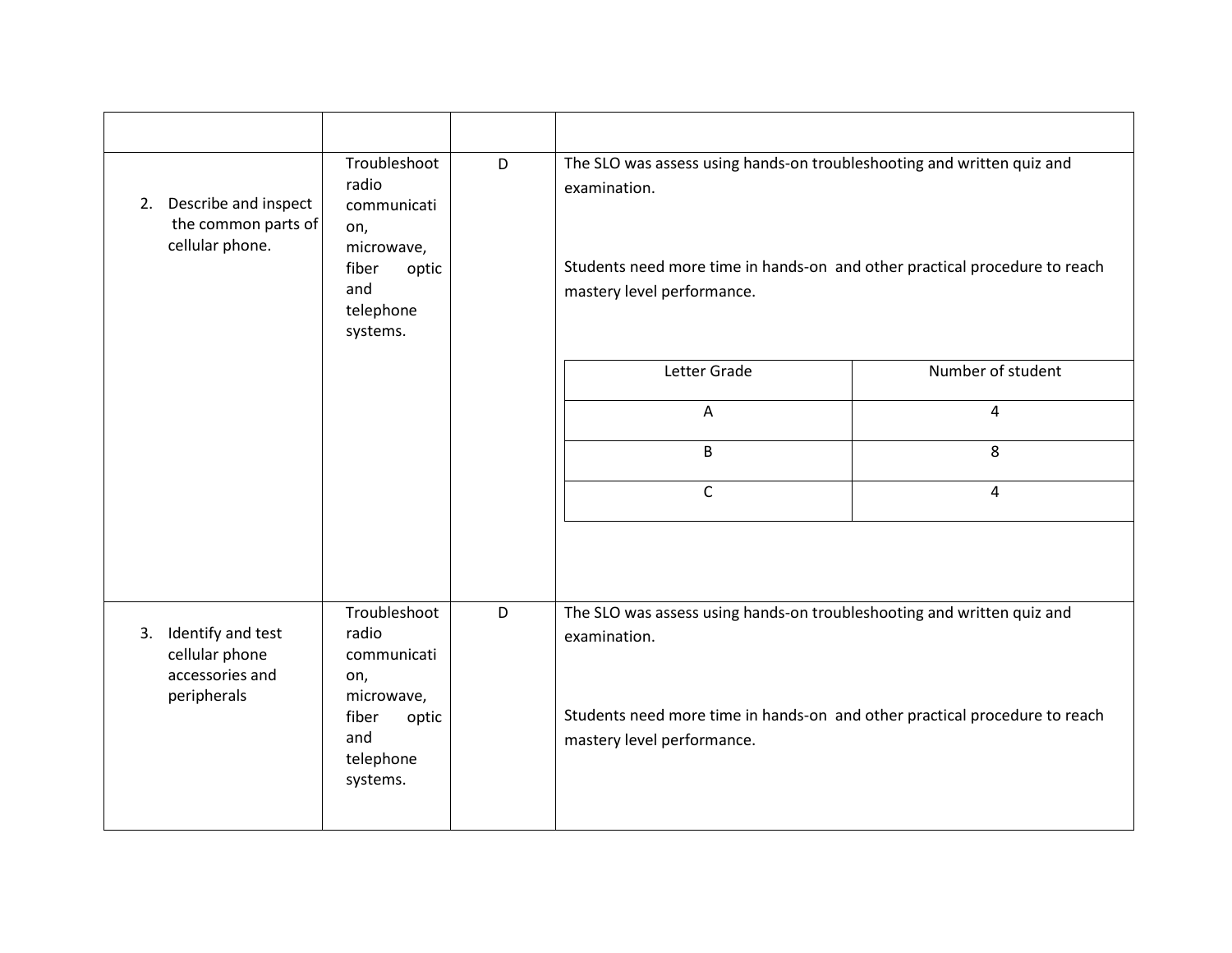|                                                                                                                    | Troubleshoot                                                                                | D | Letter Grade<br>$\overline{A}$<br>B<br>$\mathsf C$                                                                                                                                                 | Number of student<br>5<br>$\overline{7}$<br>$\overline{4}$ |
|--------------------------------------------------------------------------------------------------------------------|---------------------------------------------------------------------------------------------|---|----------------------------------------------------------------------------------------------------------------------------------------------------------------------------------------------------|------------------------------------------------------------|
| Identify and describe<br>4.<br>symptoms and<br>troubles of a cellular<br>phone using service<br>manual procedures. | radio<br>communicati<br>on,<br>microwave,<br>fiber<br>optic<br>and<br>telephone<br>systems. |   | The SLO was assess using hands-on troubleshooting and written quiz and<br>examination.<br>Students need more time in hands-on and other practical procedure to reach<br>mastery level performance. |                                                            |
|                                                                                                                    |                                                                                             |   | Letter Grade                                                                                                                                                                                       | Number of student                                          |
|                                                                                                                    |                                                                                             |   | $\overline{A}$                                                                                                                                                                                     | $\overline{4}$                                             |
|                                                                                                                    |                                                                                             | B | 8                                                                                                                                                                                                  |                                                            |
|                                                                                                                    |                                                                                             |   | $\mathsf C$                                                                                                                                                                                        | $\overline{a}$                                             |
|                                                                                                                    |                                                                                             |   |                                                                                                                                                                                                    |                                                            |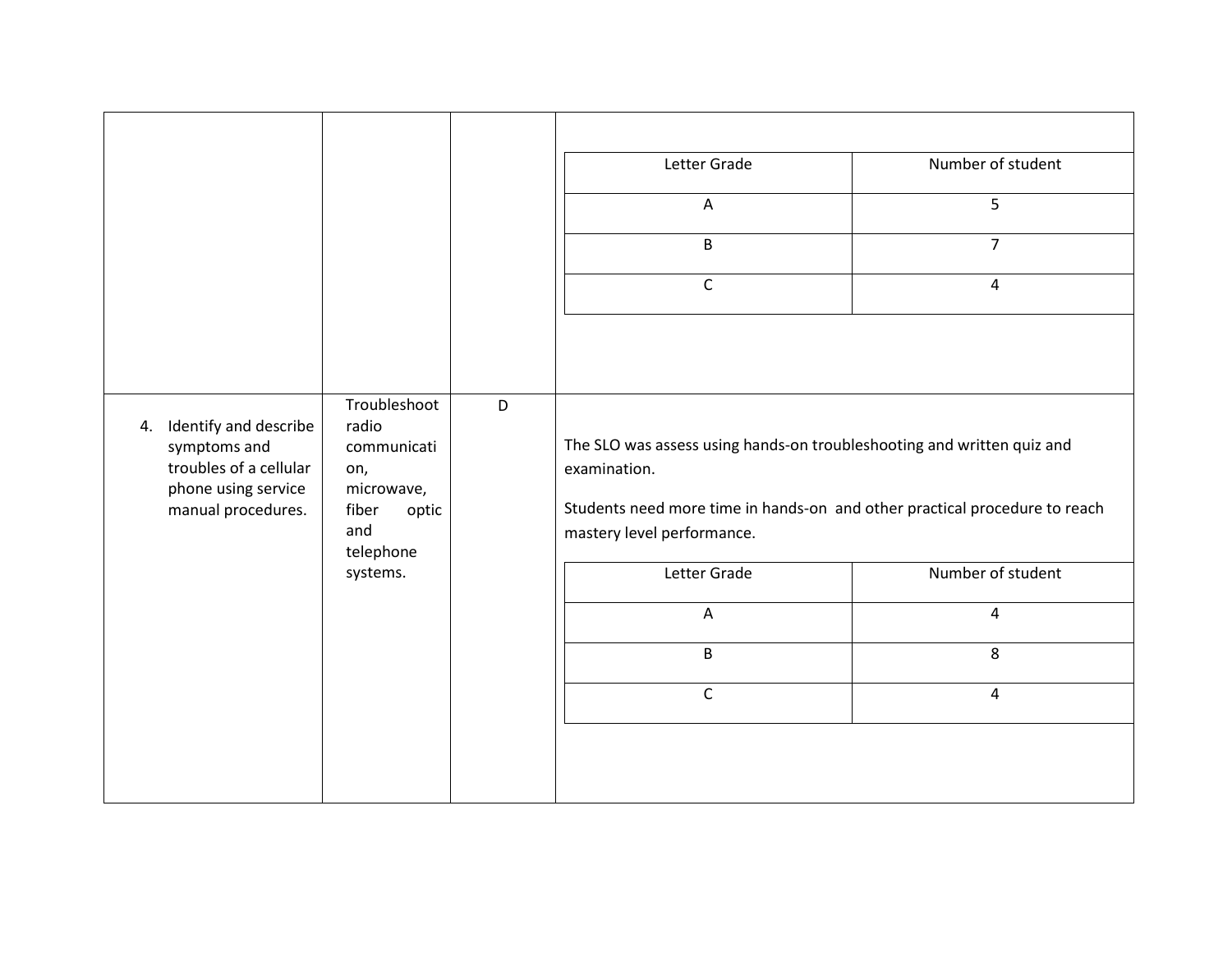| 5. Troubleshoot<br>hardware and<br>software problems<br>commonly encountere<br>in a cellular phone. | Troubleshoot<br>radio<br>communicati<br>on,<br>microwave,<br>fiber<br>optic<br>and<br>telephone<br>systems. | D | The SLO was assess using hands-on troubleshooting and written quiz and<br>examination.<br>Students need more time in hands-on and other practical procedure to reach<br>mastery level performance. |                   |
|-----------------------------------------------------------------------------------------------------|-------------------------------------------------------------------------------------------------------------|---|----------------------------------------------------------------------------------------------------------------------------------------------------------------------------------------------------|-------------------|
|                                                                                                     |                                                                                                             |   | Letter Grade                                                                                                                                                                                       | Number of student |
|                                                                                                     |                                                                                                             |   | $\mathsf{A}$                                                                                                                                                                                       | 5                 |
|                                                                                                     |                                                                                                             |   | B                                                                                                                                                                                                  | $\overline{7}$    |
|                                                                                                     |                                                                                                             |   | $\mathsf C$                                                                                                                                                                                        | $\overline{4}$    |
|                                                                                                     |                                                                                                             |   |                                                                                                                                                                                                    |                   |
| 6. Assemble and<br>disassemble different<br>brands of cellular<br>phones.                           | Troubleshoot<br>radio<br>communicati<br>on,<br>microwave,<br>fiber<br>optic                                 | D | The SLO was assess using hands-on troubleshooting and written quiz and<br>examination.                                                                                                             |                   |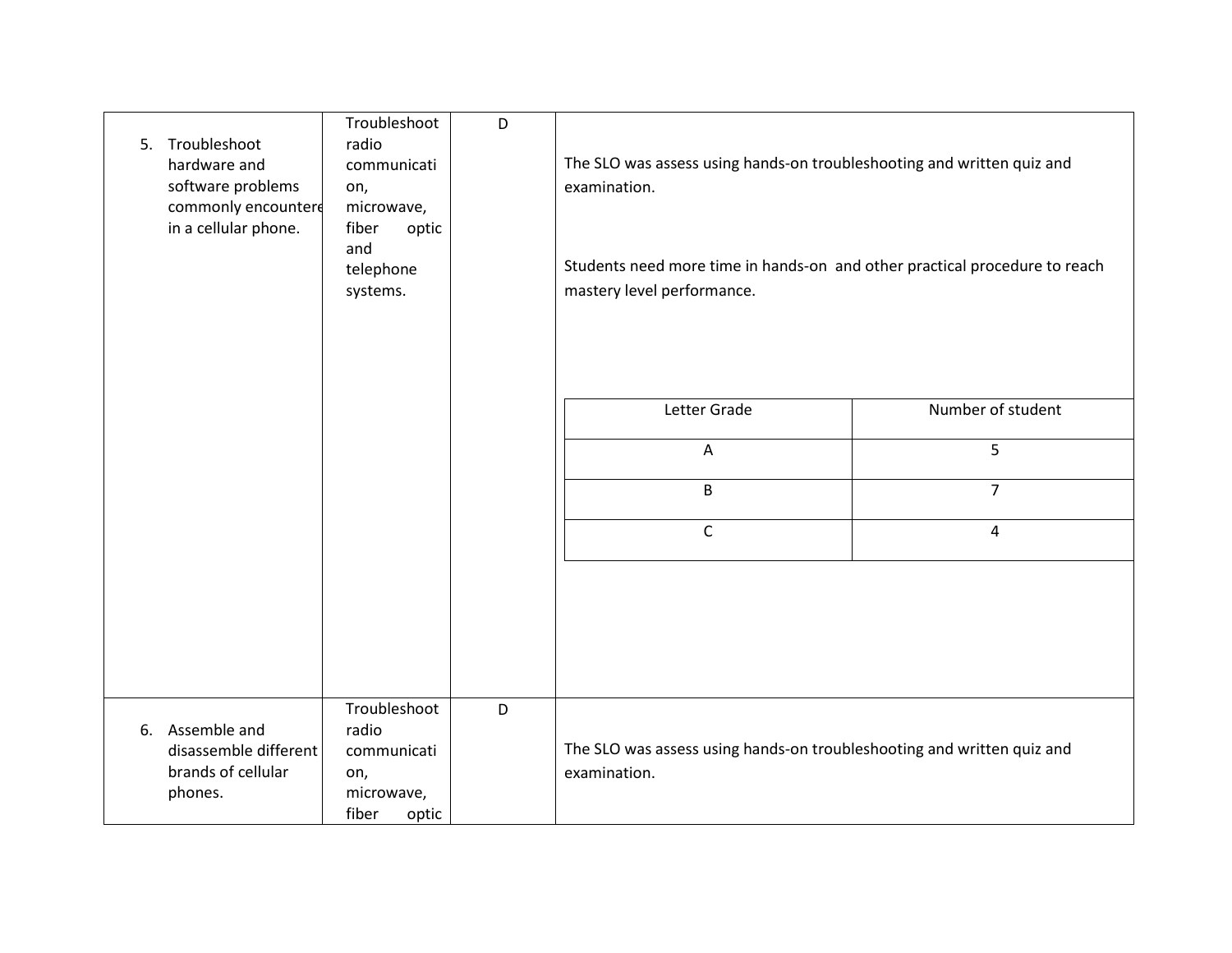| and<br>telephone<br>systems. | Students need more time in hands-on and other practical procedure to reach<br>mastery level performance. |                   |
|------------------------------|----------------------------------------------------------------------------------------------------------|-------------------|
|                              | Letter Grade                                                                                             | Number of student |
|                              | A                                                                                                        | $\overline{4}$    |
|                              | $\mathsf B$                                                                                              | $\overline{7}$    |
|                              | $\mathsf{C}$                                                                                             | 5                 |
|                              |                                                                                                          |                   |

**Additional observations:** Needs soldering equipment such as hot air solder station, infra red station, BGA nets, BGA paste, twissers and torx screw drivers.

**Special comments:** There were 4 students got A, 8 students got B and 4 students got C

**Recommendations:** Modify the course outline and include smart phone, android phone and apple phone.

Signature:\_\_\_\_\_\_\_\_\_\_\_\_\_\_\_\_\_\_\_\_\_\_\_\_\_\_\_\_\_\_\_\_\_\_\_\_\_ Date:\_\_\_\_\_\_\_\_\_\_\_\_\_\_\_\_\_\_\_\_\_\_\_\_\_\_\_\_\_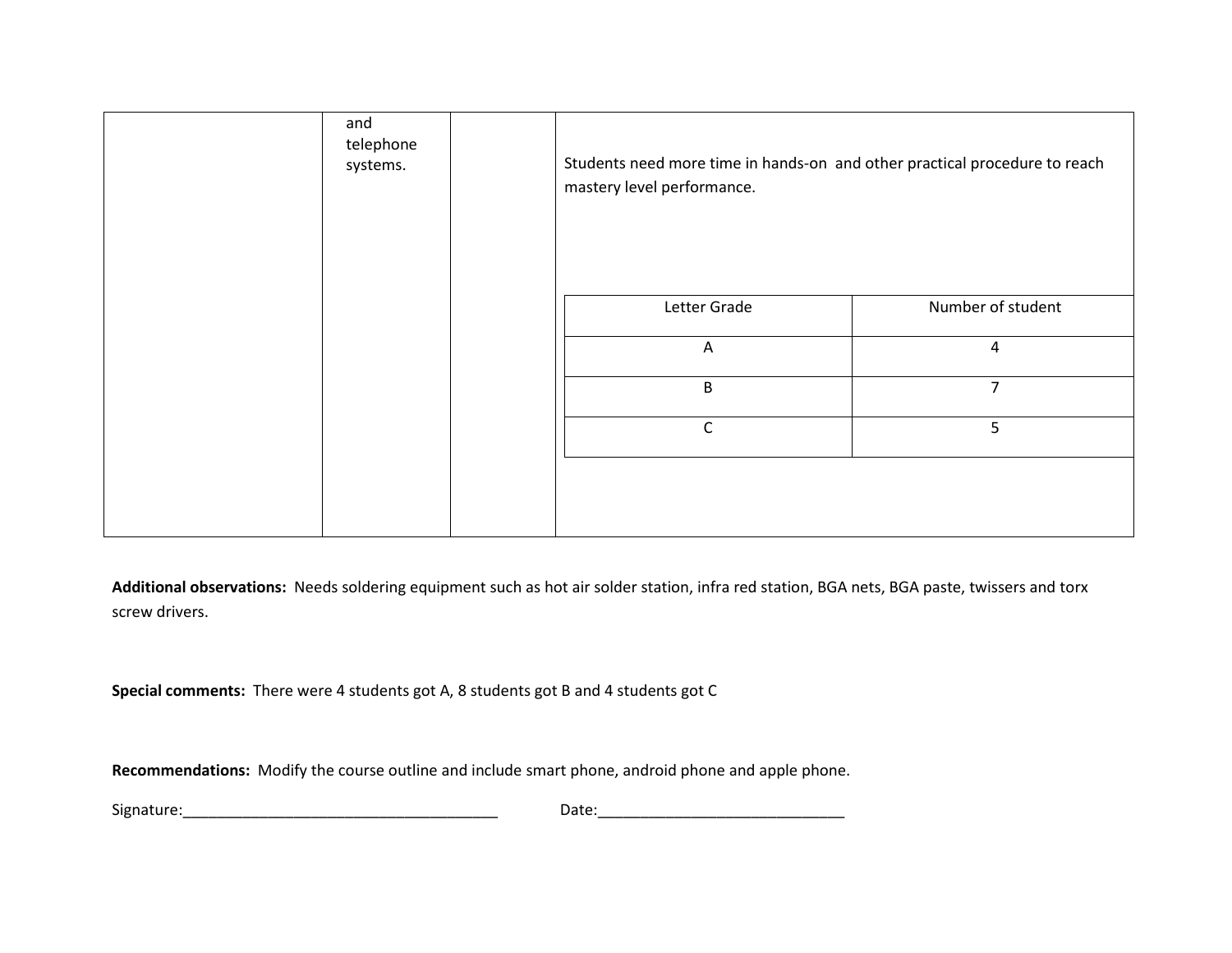Name typed, position

#### **Institution Learning Outcomes:**

COM-FSM graduates will demonstrate that they can:

\_\_\_\_\_\_\_\_\_a. communicate effectively

\_\_\_\_\_b. employ critical thinking *[& problem solving]*

 $\checkmark$ <sub>\_\_\_\_\_\_</sub>c. possess specific knowledge and skills in a major discipline or professional program of study

 $\checkmark$  \_\_\_\_\_d. take responsibility and develop skills for learning

\_\_\_\_\_e. interact responsibly with people, cultures, and their environment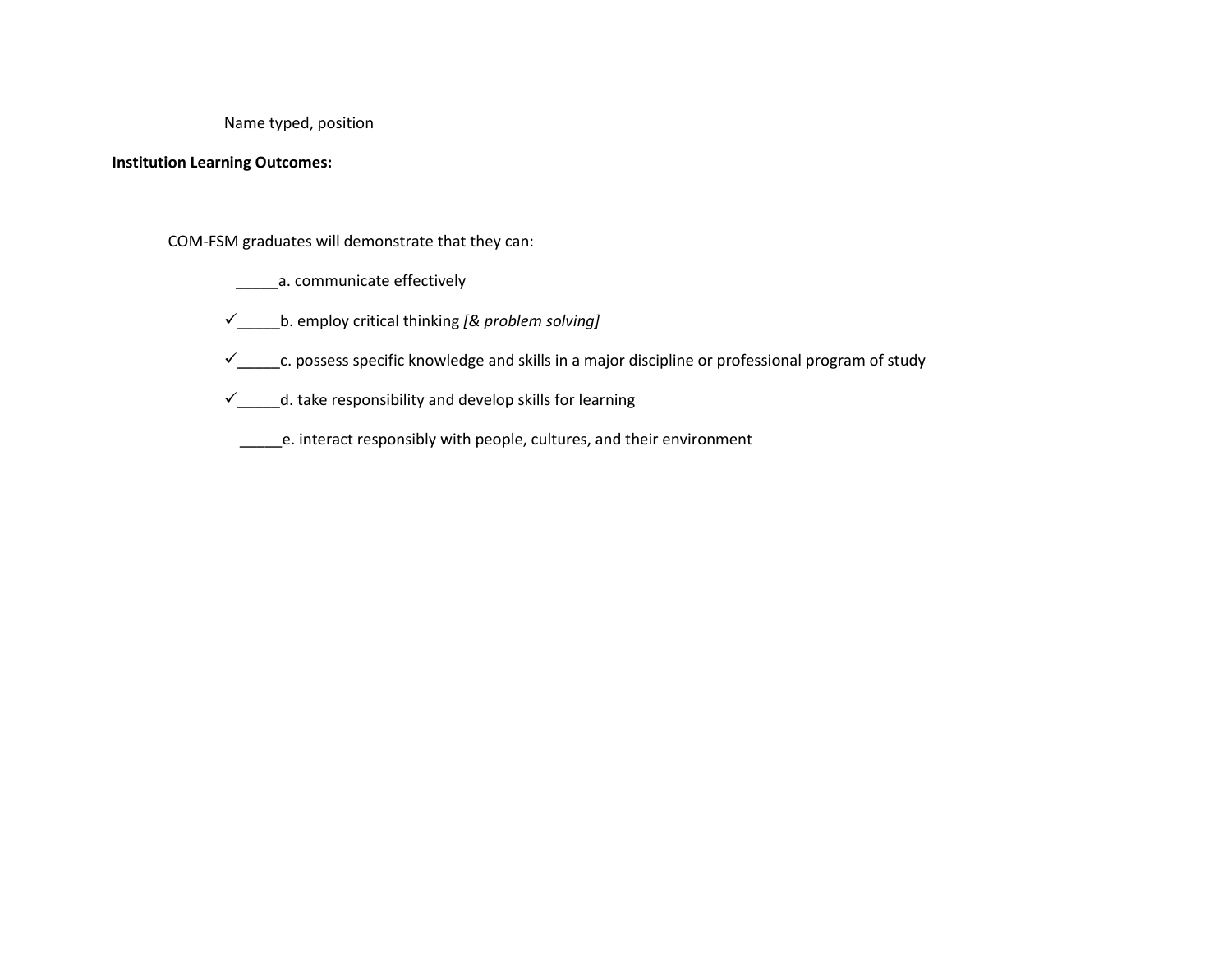## Review of Performance: (**VEE 225 Business machine servicing**, Spring 2011, 11 students)

| SLO#                              | Program                                                                                                                        | I, D, M | <b>Reflection/Comment</b>                                                                                                                                                                          |                   |
|-----------------------------------|--------------------------------------------------------------------------------------------------------------------------------|---------|----------------------------------------------------------------------------------------------------------------------------------------------------------------------------------------------------|-------------------|
|                                   | SLO#                                                                                                                           |         |                                                                                                                                                                                                    |                   |
| 1. Service and repair<br>machine. | Perform<br>troubleshooting<br>techniques to<br>maintain,<br>diagnose, and<br>repair<br>electronic<br>equipment and<br>devices. | D       | The SLO was assess using hands-on troubleshooting and written quiz and<br>examination.<br>Students need more time in hands-on and other practical procedure to reach<br>mastery level performance. |                   |
|                                   |                                                                                                                                |         | Letter Grade                                                                                                                                                                                       | Number of student |
|                                   |                                                                                                                                |         | $\overline{A}$                                                                                                                                                                                     | $\overline{2}$    |
|                                   |                                                                                                                                |         | B                                                                                                                                                                                                  | 10                |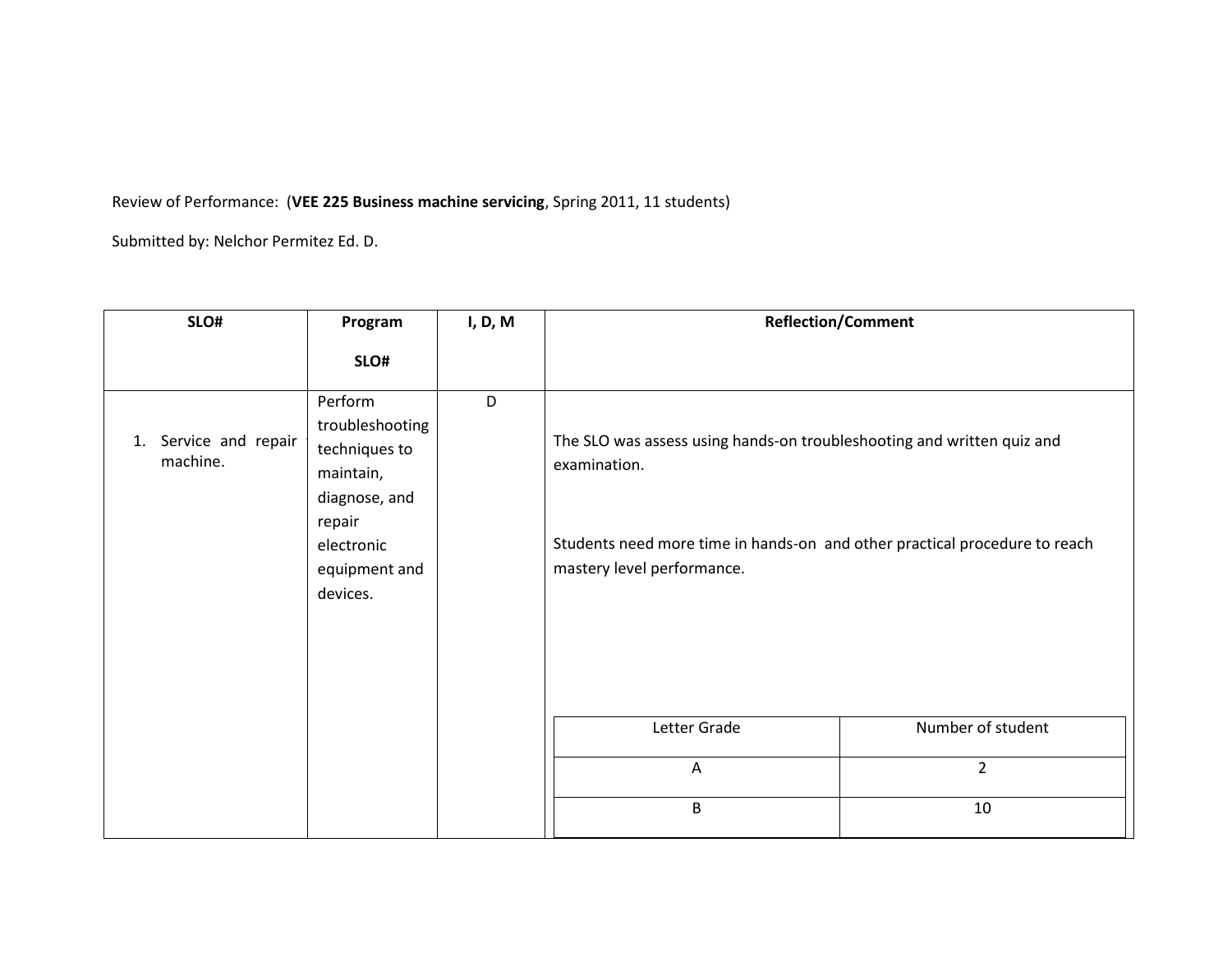|                                                                    |                                                                                                                    |   | $\mathsf{C}$                                                                                                                                                                                       | $\mathbf{1}$      |
|--------------------------------------------------------------------|--------------------------------------------------------------------------------------------------------------------|---|----------------------------------------------------------------------------------------------------------------------------------------------------------------------------------------------------|-------------------|
|                                                                    |                                                                                                                    |   |                                                                                                                                                                                                    |                   |
| 2. Service and repair<br>computer printers<br>(laser and deskjet). | Perform<br>troubleshooting<br>techniques to<br>maintain,<br>diagnose, and<br>repair<br>electronic<br>equipment and | D | The SLO was assess using hands-on troubleshooting and written quiz and<br>examination.<br>Students need more time in hands-on and other practical procedure to reach<br>mastery level performance. |                   |
|                                                                    | devices.                                                                                                           |   | Letter Grade                                                                                                                                                                                       | Number of student |
|                                                                    |                                                                                                                    |   | A                                                                                                                                                                                                  | $\mathbf{1}$      |
|                                                                    |                                                                                                                    |   | B                                                                                                                                                                                                  | 11                |
|                                                                    |                                                                                                                    |   | $\mathsf{C}$                                                                                                                                                                                       | $\mathbf 0$       |
|                                                                    |                                                                                                                    |   |                                                                                                                                                                                                    |                   |
| 3. Service and repair ca<br>registers.                             | Perform<br>troubleshooting<br>techniques to<br>maintain,<br>diagnose, and<br>repair                                | M | The SLO was assess using hands-on troubleshooting and written quiz and<br>examination.                                                                                                             |                   |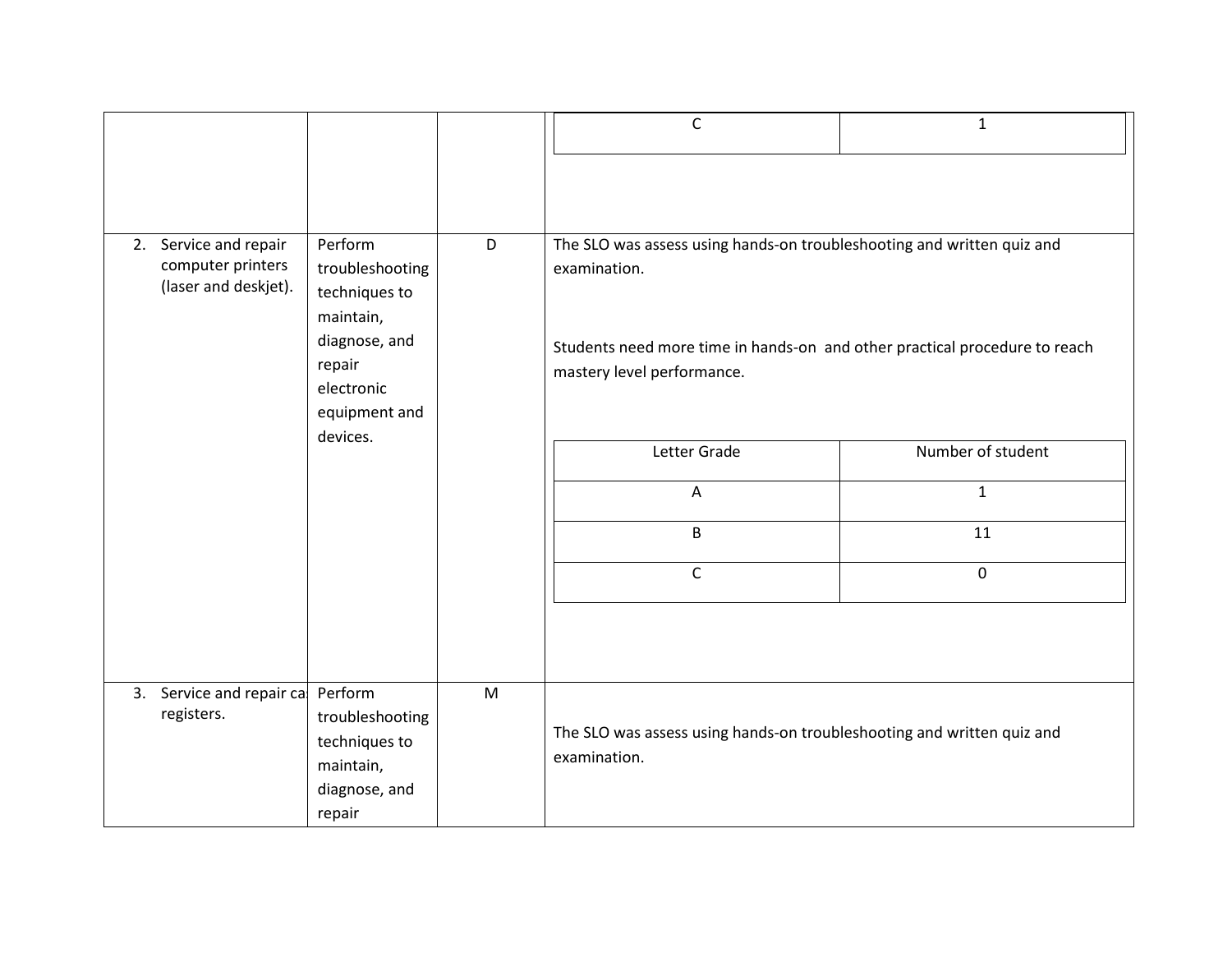|                                        | electronic<br>equipment and<br>devices.                                             |   | Students need more time in hands-on and other practical procedure to reach<br>mastery level performance. |                   |
|----------------------------------------|-------------------------------------------------------------------------------------|---|----------------------------------------------------------------------------------------------------------|-------------------|
|                                        |                                                                                     |   | Letter Grade                                                                                             | Number of student |
|                                        |                                                                                     |   | $\overline{A}$                                                                                           | $\overline{2}$    |
|                                        |                                                                                     |   | B                                                                                                        | 11                |
|                                        |                                                                                     |   | $\mathsf{C}$                                                                                             | $\mathbf 0$       |
|                                        |                                                                                     |   |                                                                                                          |                   |
| 4. Service and repair<br>photocopiers. | Perform<br>troubleshooting<br>techniques to<br>maintain,<br>diagnose, and<br>repair | M | The SLO was assess using hands-on troubleshooting and written quiz and<br>examination.                   |                   |
|                                        | electronic<br>equipment and                                                         |   | Students need more time in hands-on and other practical procedure to reach<br>mastery level performance. |                   |
|                                        | devices.                                                                            |   | Letter Grade                                                                                             | Number of student |
|                                        |                                                                                     |   | $\boldsymbol{\mathsf{A}}$                                                                                | $\mathbf{1}$      |
|                                        |                                                                                     |   | B                                                                                                        | $11\,$            |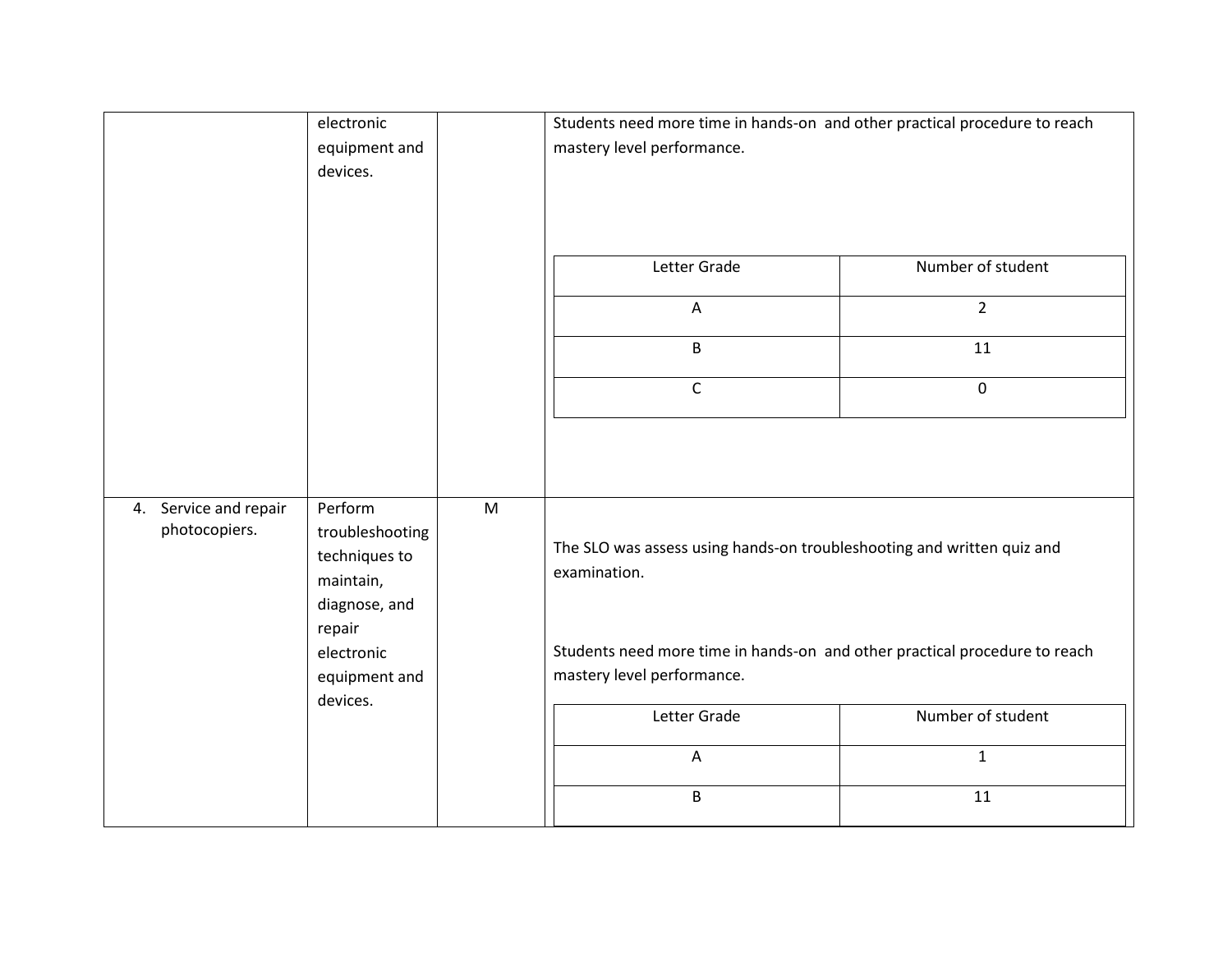|                                              |                                                                                                                                     |  | C                                                                                                                                                                                                  | $\mathbf 0$       |
|----------------------------------------------|-------------------------------------------------------------------------------------------------------------------------------------|--|----------------------------------------------------------------------------------------------------------------------------------------------------------------------------------------------------|-------------------|
|                                              |                                                                                                                                     |  |                                                                                                                                                                                                    |                   |
| Service and repair<br>5.<br>microwave ovens. | Perform<br>D<br>troubleshooting<br>techniques to<br>maintain,<br>diagnose, and<br>repair<br>electronic<br>equipment and<br>devices. |  | The SLO was assess using hands-on troubleshooting and written quiz and<br>examination.<br>Students need more time in hands-on and other practical procedure to reach<br>mastery level performance. |                   |
|                                              |                                                                                                                                     |  | Letter Grade                                                                                                                                                                                       | Number of student |
|                                              |                                                                                                                                     |  | A                                                                                                                                                                                                  | $\overline{2}$    |
|                                              |                                                                                                                                     |  | B                                                                                                                                                                                                  | 9                 |
|                                              |                                                                                                                                     |  | C                                                                                                                                                                                                  | $\mathbf{1}$      |

**Additional observations:** Needs more test equipment such as isolation transformers installed in the workshop to avoid electrical shock during servicing, transformer checker and meager tester , cash register machine and knee pad protector when doing kneeling service procedure.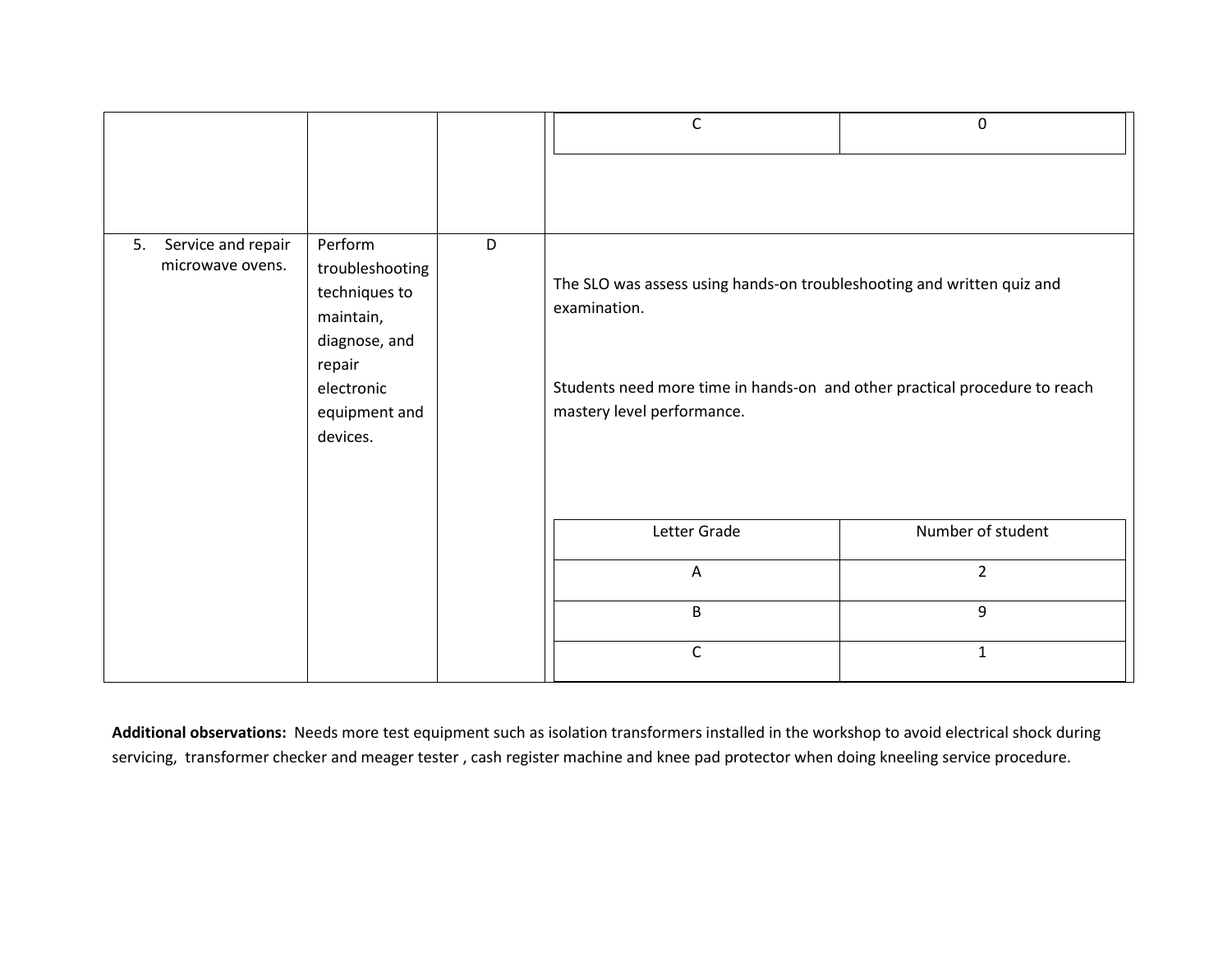**Special comments:** 1 students got A, 11 students got B and 1 student got F for absenteeism.

**Recommendations:** Modify the course outline and increase number of time for hands-on.

Signature:\_\_\_\_\_\_\_\_\_\_\_\_\_\_\_\_\_\_\_\_\_\_\_\_\_\_\_\_\_\_\_\_\_\_\_\_\_ Date:\_\_\_\_\_\_\_\_\_\_\_\_\_\_\_\_\_\_\_\_\_\_\_\_\_\_\_\_\_

Name typed, position

**Institution Learning Outcomes:**

COM-FSM graduates will demonstrate that they can:

a. communicate effectively

\_\_\_\_\_b. employ critical thinking *[& problem solving]*

 $\checkmark$  c. possess specific knowledge and skills in a major discipline or professional program of study

 $\checkmark$  \_\_\_\_\_d. take responsibility and develop skills for learning

\_\_\_\_\_e. interact responsibly with people, cultures, and their environment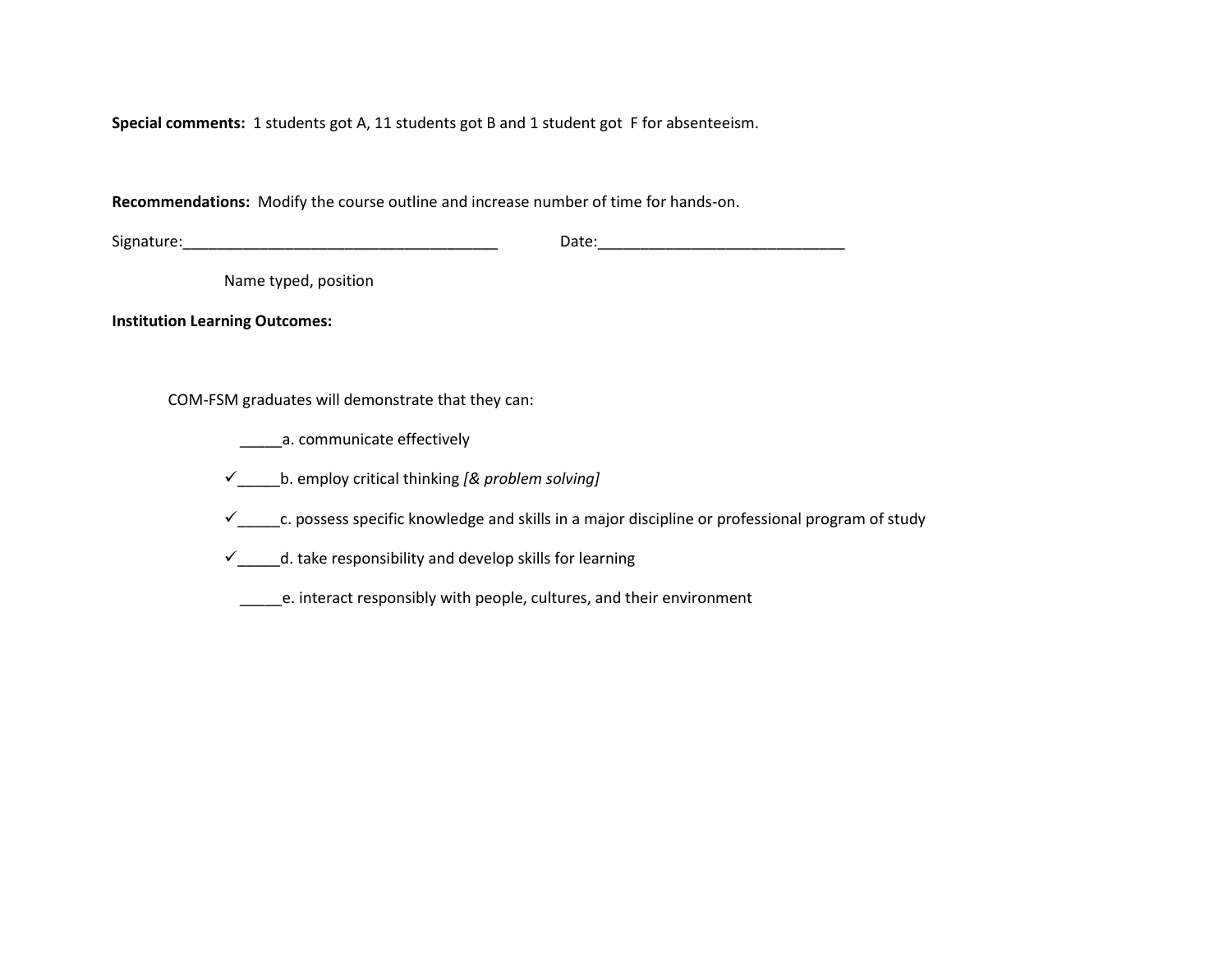## Review of Performance: (**VEE 224 Video Product Servicing**, Spring 2011, 12 students)

| SLO#                                                          | Program                                                                                                                     | I, D, M | <b>Reflection/Comment</b>                                                                                                                                                                          |                   |
|---------------------------------------------------------------|-----------------------------------------------------------------------------------------------------------------------------|---------|----------------------------------------------------------------------------------------------------------------------------------------------------------------------------------------------------|-------------------|
|                                                               | SLO#                                                                                                                        |         |                                                                                                                                                                                                    |                   |
| Repair television (TV) a<br>1.<br>computer monitor<br>system. | Perform<br>troubleshooting<br>techniques to<br>maintain,<br>diagnose, and<br>repair electronic<br>equipment and<br>devices. | D       | The SLO was assess using hands-on troubleshooting and written quiz and<br>examination.<br>Students need more time in hands-on and other practical procedure to reach<br>mastery level performance. |                   |
|                                                               |                                                                                                                             |         | Letter Grade                                                                                                                                                                                       | Number of student |
|                                                               |                                                                                                                             |         | A                                                                                                                                                                                                  | 3                 |
|                                                               |                                                                                                                             |         | B                                                                                                                                                                                                  | 8                 |
|                                                               |                                                                                                                             |         | $\mathsf{C}$                                                                                                                                                                                       | $\mathbf{1}$      |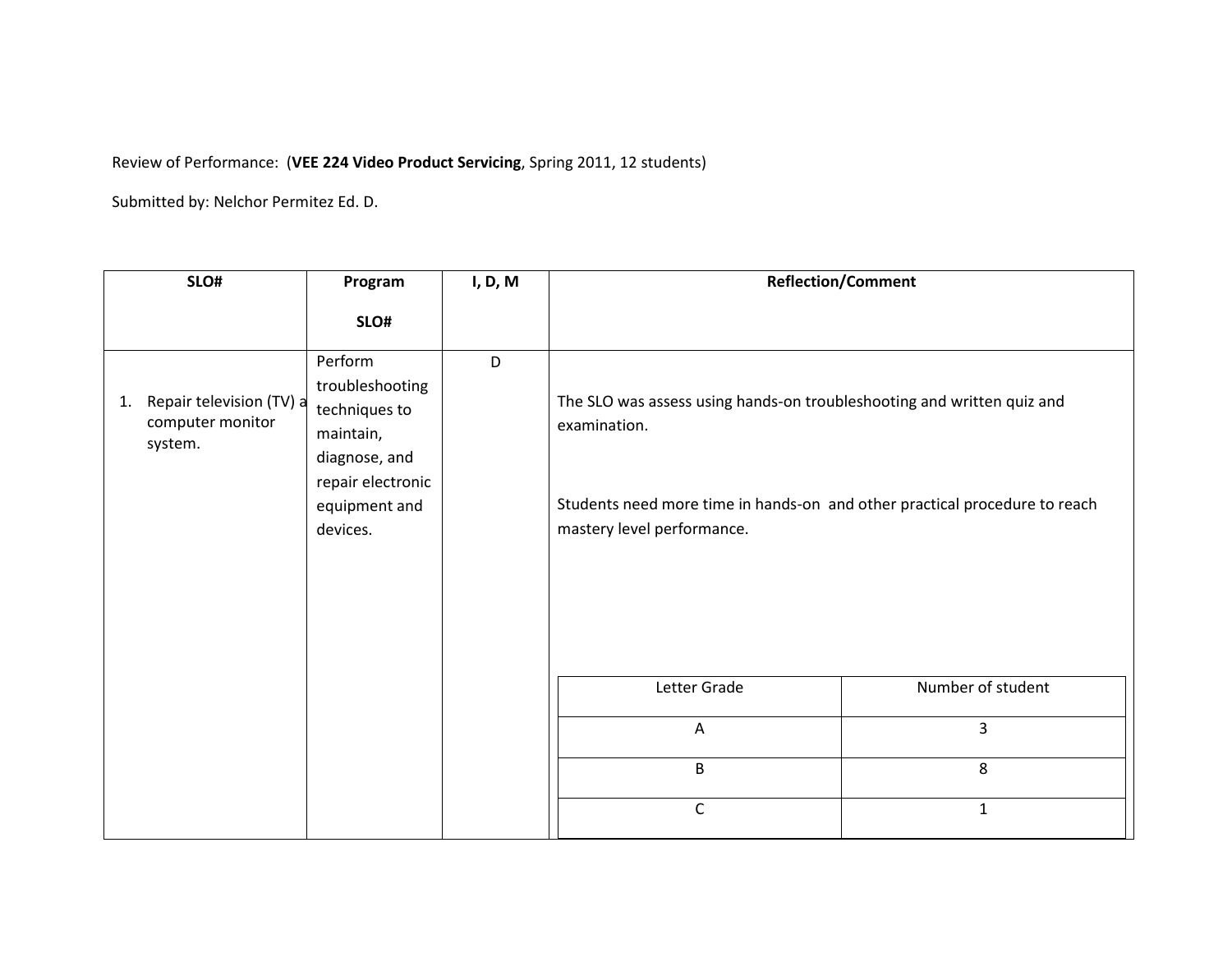| 2. Repair video<br>cassette recorders<br>$(VCR)$ . | Perform<br>troubleshooting<br>techniques to<br>maintain,<br>diagnose, and<br>repair electronic<br>equipment and<br>devices. | D | The SLO was assess using hands-on troubleshooting and written quiz and<br>examination.<br>Students need more time in hands-on and other practical procedure to reach<br>mastery level performance. |                   |
|----------------------------------------------------|-----------------------------------------------------------------------------------------------------------------------------|---|----------------------------------------------------------------------------------------------------------------------------------------------------------------------------------------------------|-------------------|
|                                                    |                                                                                                                             |   | Letter Grade                                                                                                                                                                                       | Number of student |
|                                                    |                                                                                                                             |   | $\overline{A}$                                                                                                                                                                                     | $\overline{2}$    |
|                                                    |                                                                                                                             |   | B                                                                                                                                                                                                  | 8                 |
|                                                    |                                                                                                                             |   | C                                                                                                                                                                                                  | $\overline{2}$    |
|                                                    |                                                                                                                             |   |                                                                                                                                                                                                    |                   |
| 3. Repair compact<br>disc (CD) players.            | Perform<br>troubleshooting<br>techniques to<br>maintain,<br>diagnose, and<br>repair electronic                              | M | The SLO was assess using hands-on troubleshooting and written quiz and<br>examination.                                                                                                             |                   |
|                                                    | equipment and                                                                                                               |   | Students need more time in hands-on and other practical procedure to reach                                                                                                                         |                   |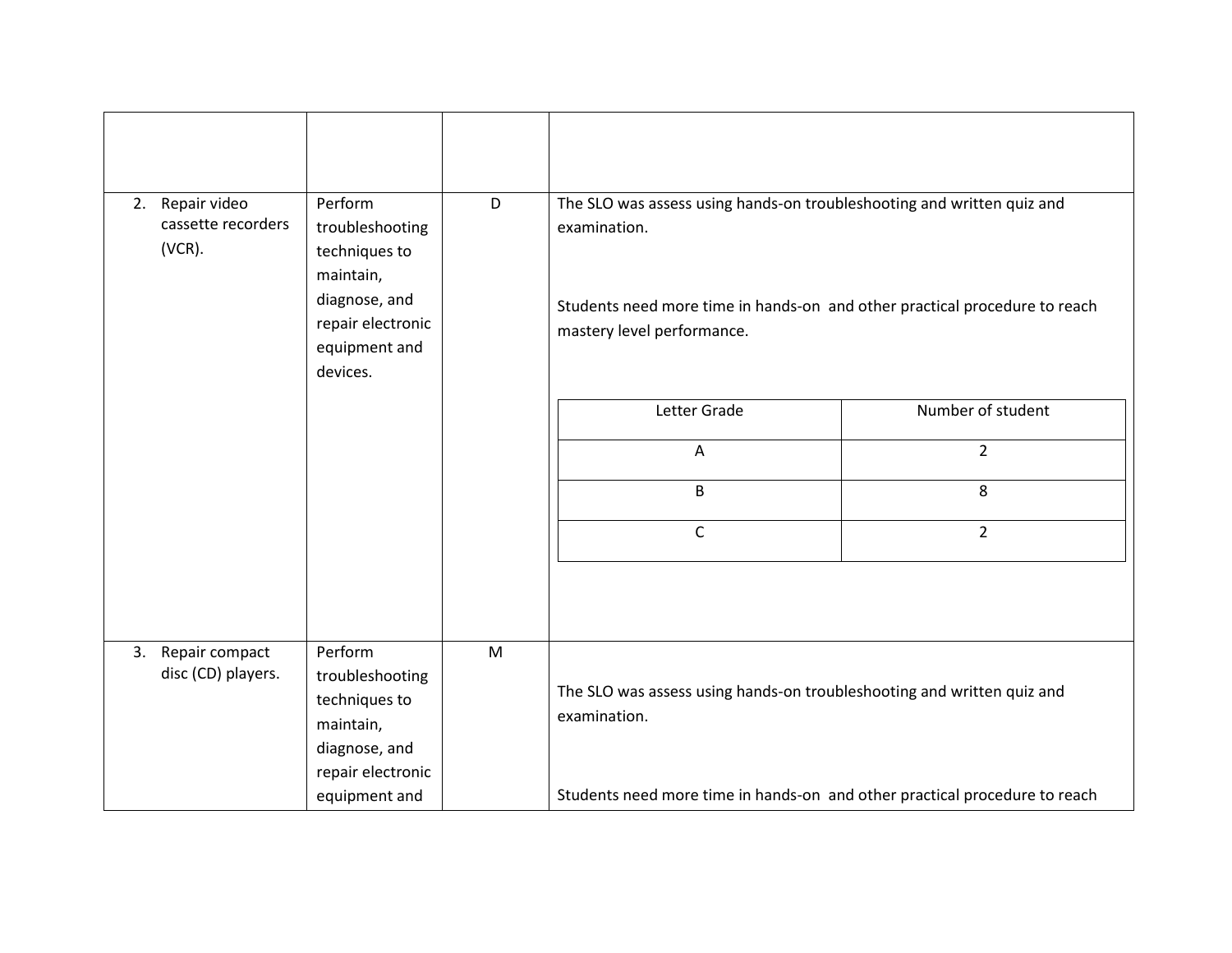|                                                  | devices.                                                                                                                    |   | mastery level performance.                                                                                               |                                                       |
|--------------------------------------------------|-----------------------------------------------------------------------------------------------------------------------------|---|--------------------------------------------------------------------------------------------------------------------------|-------------------------------------------------------|
|                                                  |                                                                                                                             |   | Letter Grade<br>A<br>B                                                                                                   | Number of student<br>$\overline{3}$<br>$\overline{7}$ |
|                                                  |                                                                                                                             |   | $\mathsf C$                                                                                                              | $\overline{2}$                                        |
|                                                  |                                                                                                                             |   |                                                                                                                          |                                                       |
| 4. Repair digital<br>video disc (DVD)<br>player. | Perform<br>troubleshooting<br>techniques to<br>maintain,<br>diagnose, and<br>repair electronic<br>equipment and<br>devices. | M | The SLO was assess using hands-on troubleshooting and written quiz and                                                   |                                                       |
|                                                  |                                                                                                                             |   | examination.<br>Students need more time in hands-on and other practical procedure to reach<br>mastery level performance. |                                                       |
|                                                  |                                                                                                                             |   | Letter Grade                                                                                                             | Number of student                                     |
|                                                  |                                                                                                                             |   | A                                                                                                                        | $\overline{2}$                                        |
|                                                  |                                                                                                                             |   | B                                                                                                                        | 8                                                     |
|                                                  |                                                                                                                             |   | $\mathsf C$                                                                                                              | $\overline{2}$                                        |